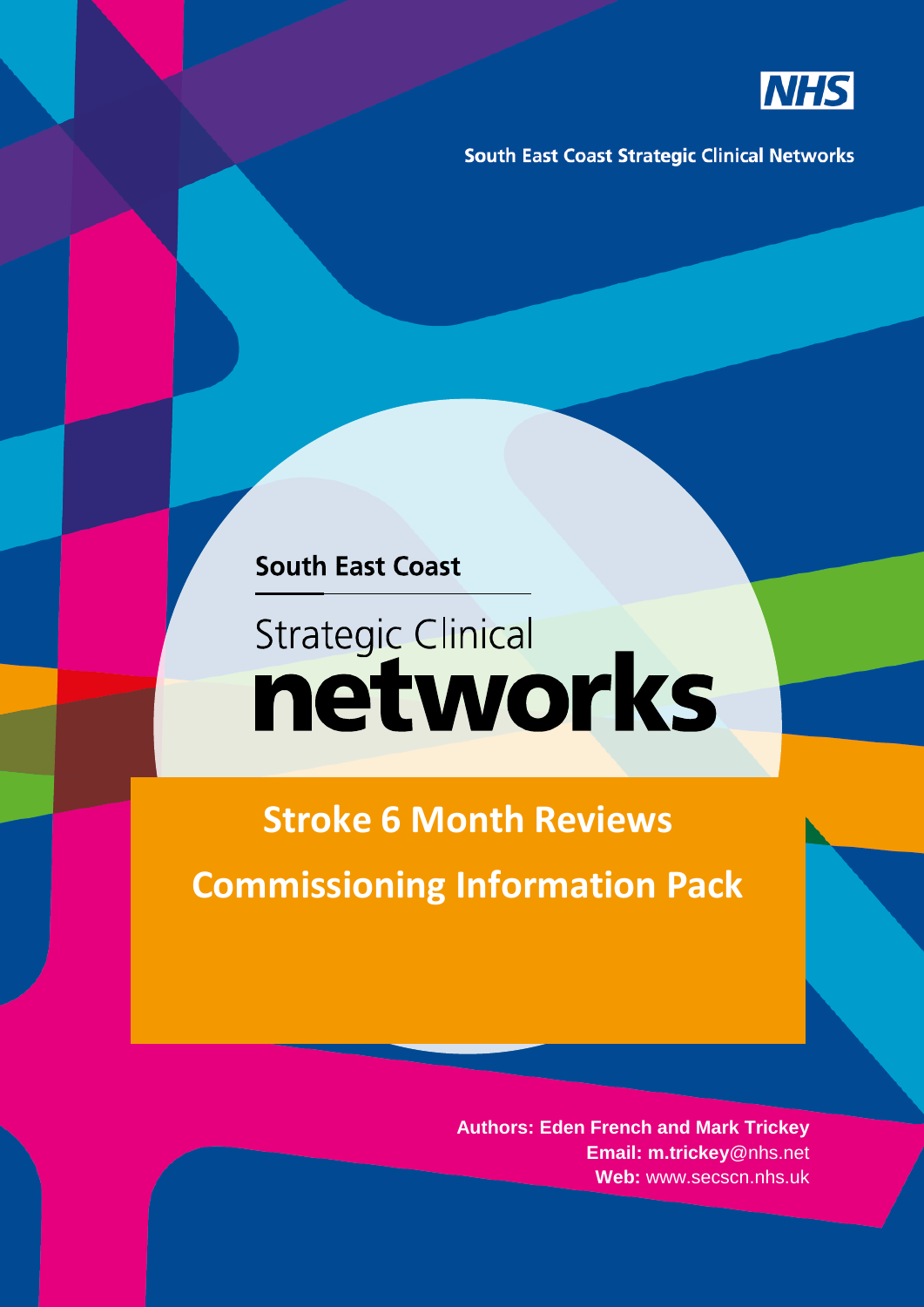| Version             | <b>Date</b> | Details/provenance/comments                                                                                                                                                                        | Author                        | Sent to                                   |
|---------------------|-------------|----------------------------------------------------------------------------------------------------------------------------------------------------------------------------------------------------|-------------------------------|-------------------------------------------|
| V <sub>1</sub>      | 23.04.2014  | Combined version. Outstanding<br>costing, case for change and<br>discharging information                                                                                                           | Eden<br>French                | <b>Mark Trickey</b><br>David<br>Hargroves |
| V <sub>2</sub> CAG  | 02.07.2014  | Addition of case for change<br>section 2.1<br>Cost and service provider<br>contact information section 4<br>Discharging information sharing<br>section 5<br>Version control added<br>Agreed by CAG | <b>Mark</b><br><b>Trickey</b> | <b>Stroke CAG</b>                         |
| V <sub>2</sub> CAG/ | 17.07.14    | Agreed                                                                                                                                                                                             | <b>Mark</b><br><b>Trickey</b> | <b>CVD</b><br>Steering<br>Group           |
| V4FinalNewTemplate  | 19.08.14    |                                                                                                                                                                                                    |                               | Liz Wigzell,                              |
| V4.1                | 21.08.14    | Converted to new template                                                                                                                                                                          | <b>Mark</b><br><b>Trickey</b> | Jackie<br>Huddleston                      |
| V4.2                | 22.08.14    | To be posted on SCN webpages<br>with appendices                                                                                                                                                    | <b>Mark</b><br><b>Trickey</b> | Jackie<br>Huddleston<br>Gemma<br>Clayton  |
| V4.3                | 22.08.14    | Spell check and minor<br>amendments made                                                                                                                                                           | <b>Mark</b><br><b>Trickey</b> |                                           |

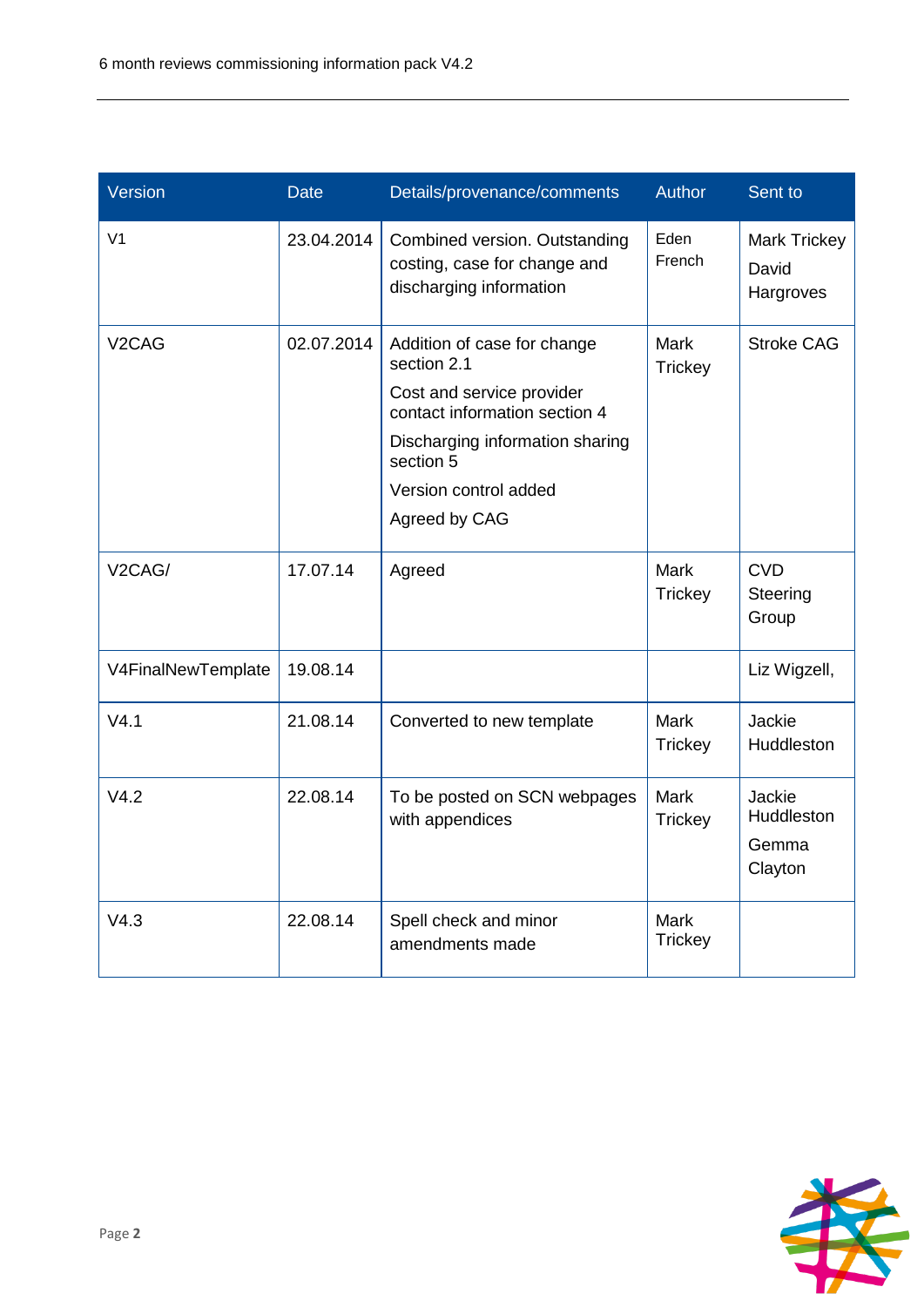## **Table of contents**

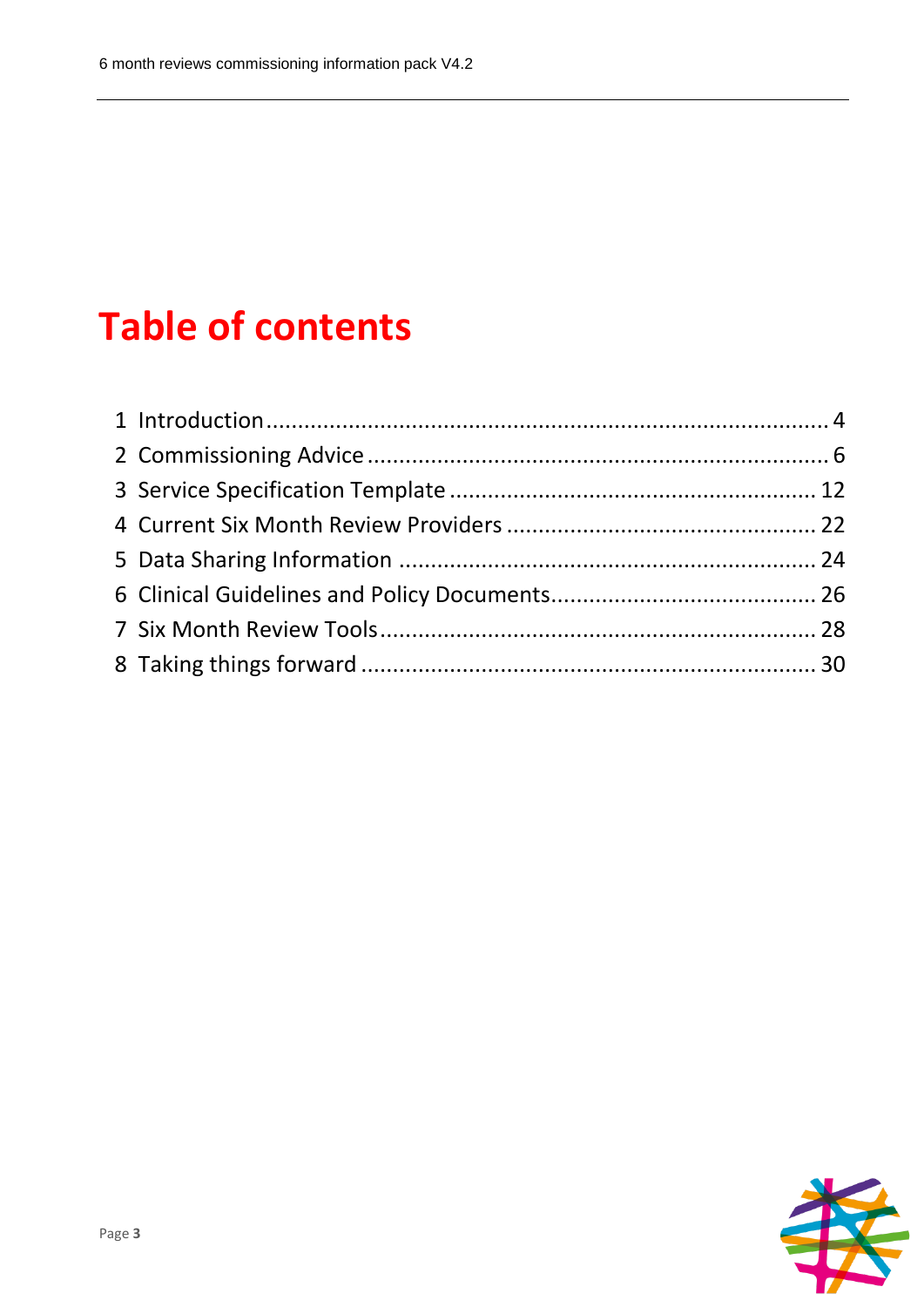# **1. Introduction**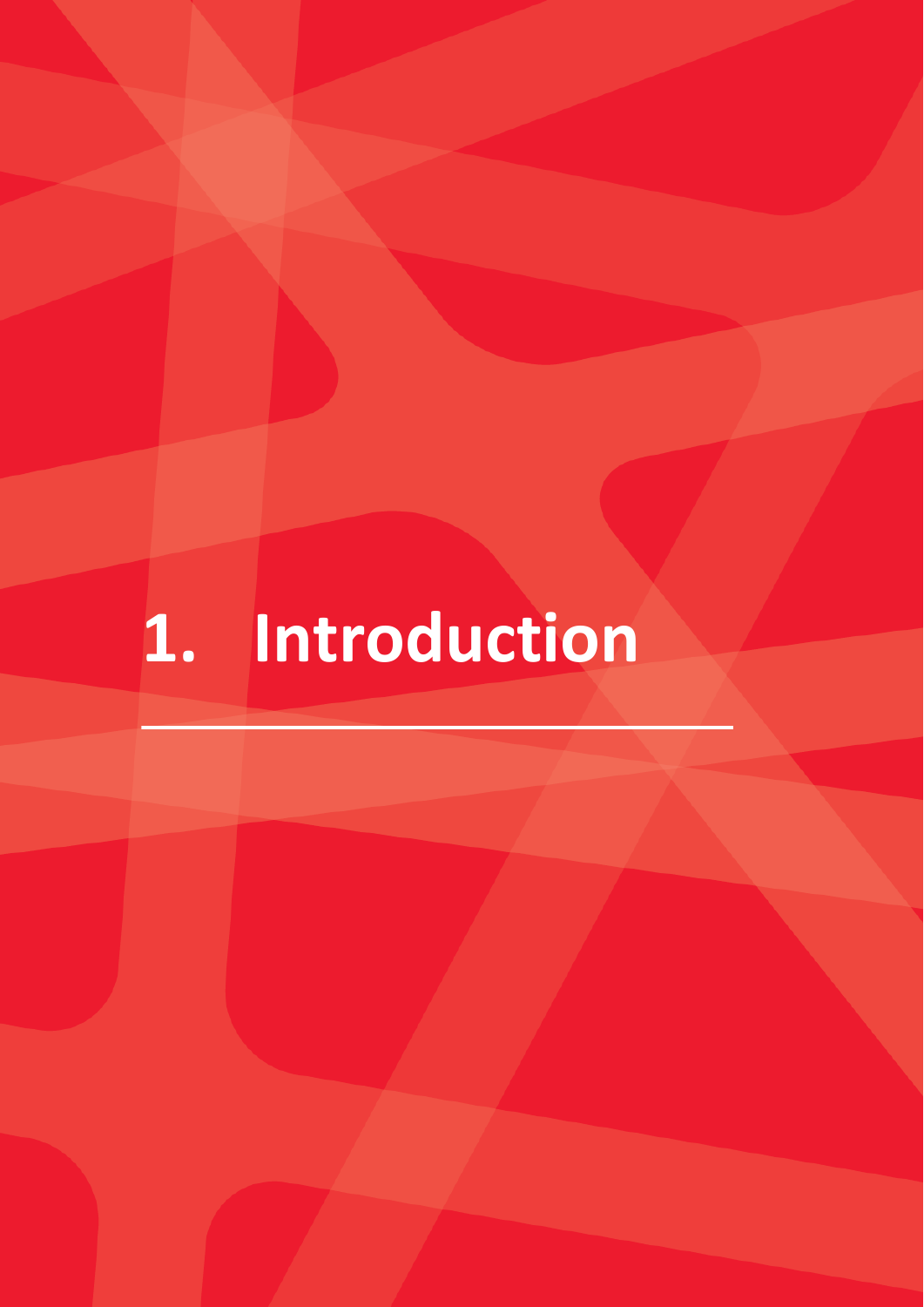### **1. Introduction**



The South East Coast Cardiovascular Strategic Clinical Network (SEC CVD SCN) is committed to working with stakeholders to gain feedback and develop our work programmes in order to ensure we can help our member organisations deliver the best possible care and patient outcomes.

Following participation in a national survey, significant variation was identified in terms of equity of access to stroke six month review services across the SEC.

Following further consideration by both the CVD SCN Cardiovascular Steering Group and the CVD SCN Stroke Clinical Advisory Group, equitable access to six month reviews for stroke survivors was identified as a priority area for our own

health services and populations, and a task and finish group was set up in November 2013.

#### **The aim of the task and finish group was to support the introduction of six month reviews for all stroke survivors in the South East Coast.**

The task and finish group comprised of patients, carers, clinical commissioning group members and third sector organisations, as well as a wide range of healthcare professions from acute and community trusts, private, and social enterprise providers - all of whom were directly involved in developing and shaping the included Commissioning Advice and Service Specification Template documents. We would like to express our sincere thanks to the group for their input, passion and advice on this important subject.

In addition, we would also like to thank the East Midlands Strategic Clinical Network and Academic Health Sciences Network joint initiative, for giving us permission to adapt elements of their Stroke 6 Month Review Information Pack in the development of these documents.

We hope this information pack will be of use to you, and will ultimately help in the commissioning of six month review services for patients in your area.

Best wishes,

**Dr David Hargroves** SEC CVD SCN Clinical Lead for Stroke

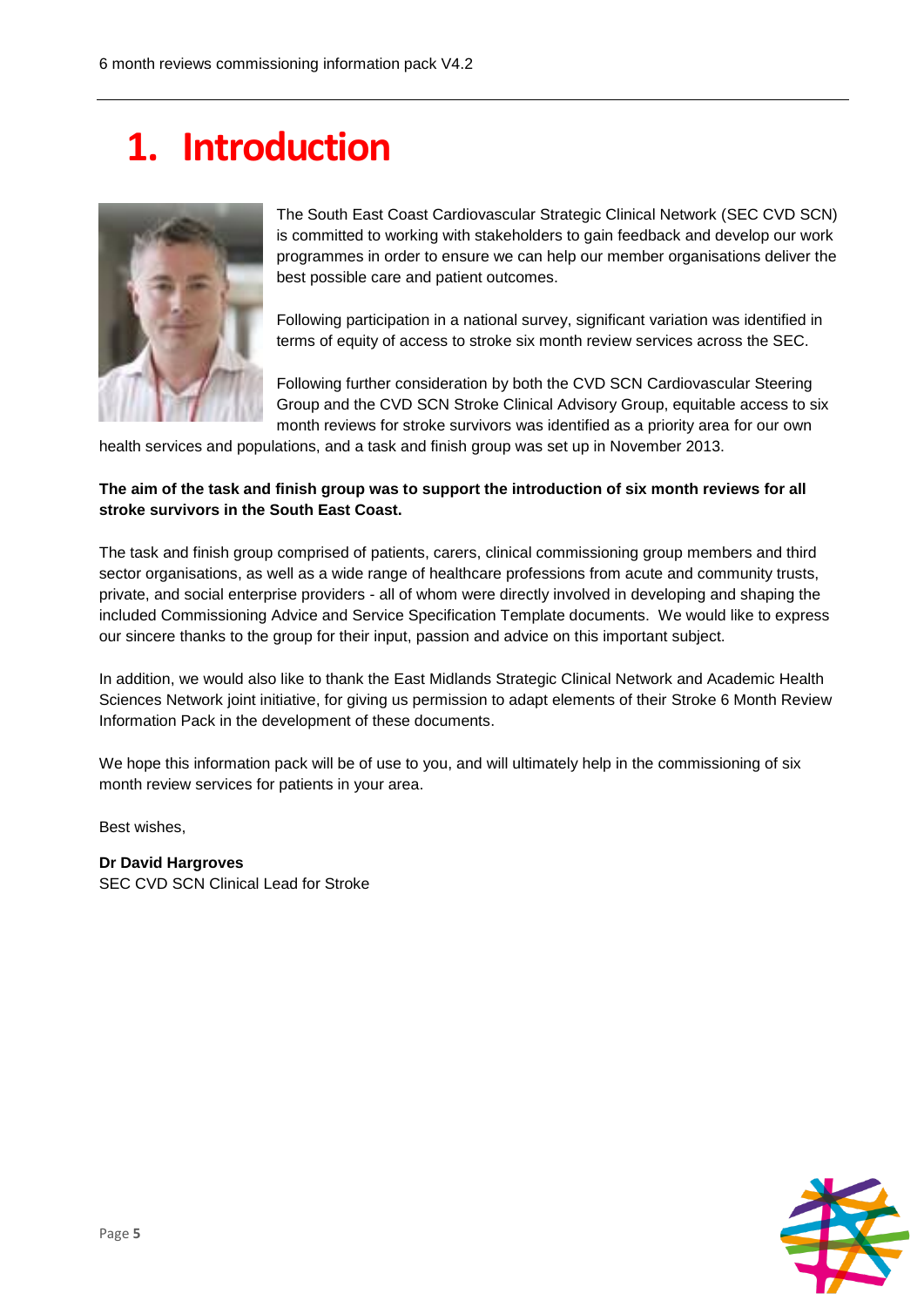# **2. Commissioning advice**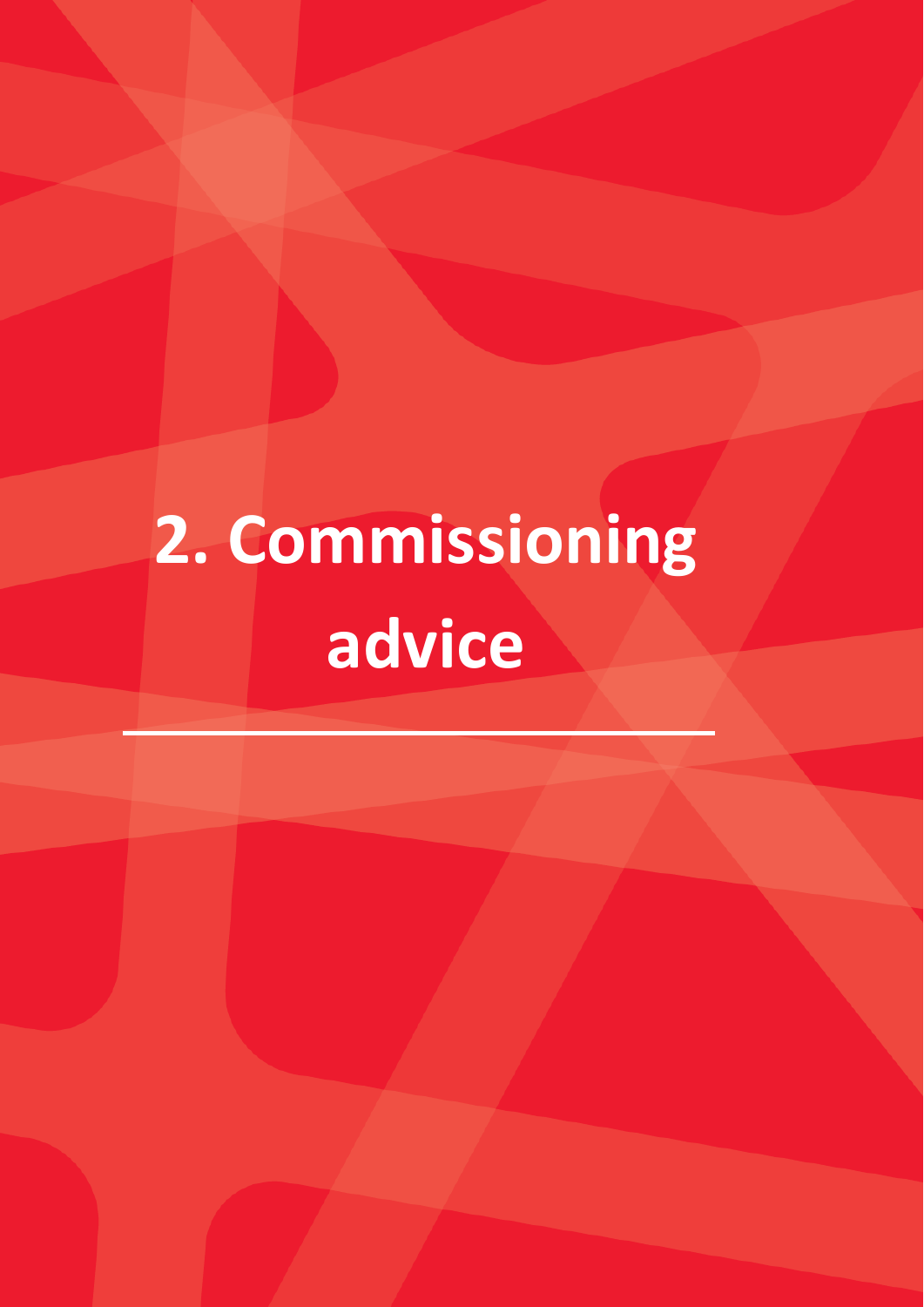## **2. Commissioning Advice**

The CCG Outcomes Indicator Set for 2014/15 sets out a requirement for all stroke survivors to receive a follow up assessment between 4 and 8 months after initial admission to hospital following a stroke.

This guidance is intended to be used in conjunction with the generic Six Month Review Service Specification by commissioners to aid in their decision making and tendering discussions with providers to ensure a quality service for all stroke survivors and their carers.

#### **1. The Case for Change**

#### *Background*

The National Audit Office's report ''Progress in Improving Stroke Care" (2010) contrasted the great improvements in acute stroke care with the poor quality of life after stroke. This report made particular reference to review processes:

*"We found variations in approaches to these reviews and a lack of clarity about who should lead them, their objectives, where they are recorded, the role of the patients' GPs in the reviews and how they are implemented."* 

The CQC review of stroke services (2011) found that most Primary Care Trusts had systems in place for reviews at six weeks, but that systems for reviews later in the pathway were not well developed. They noted that even where such systems are in place, it was not always clear who was responsible for ensuring that reviews took place.

#### *Benefits and Outcomes associated with carrying out Reviews*

There is not yet a strong evidence base regarding the benefits of stroke reviews. However, anecdotal evidence from areas where reviews are being delivered suggests that benefits might include:

- Reduced GP and stroke consultant appointments
- Avoidance of hospital admission (avoiding escalation of problems)
- Identification of secondary prevention needs (e.g. undiagnosed atrial fibrillation, hypertension, medications management) and the modification of risk factors Improved quality of life
- Potential to improve access to voluntary sector support services (by highlighting areas where voluntary services can meet needs)
- Continuity of care and reassurance
- Increased understanding about stroke and/or TIA, improved ability to cope and selfmanage, increased independence
- Identification of mood and relationship issues that otherwise might be missed or not mentioned
- Identification of carer needs
- Reduced duplication between services and Improved joint working across agencies
- Opportunities for improved data collection processes, audit, improving performance monitoring and inform service development needs

*From the 2009 Stroke Rehabilitation Guide: Supporting London Stroke Commissioners to Commission Quality Services in 2010/11" and work by the SEC Cardiovascular Strategic Clinical Network Support Team.*

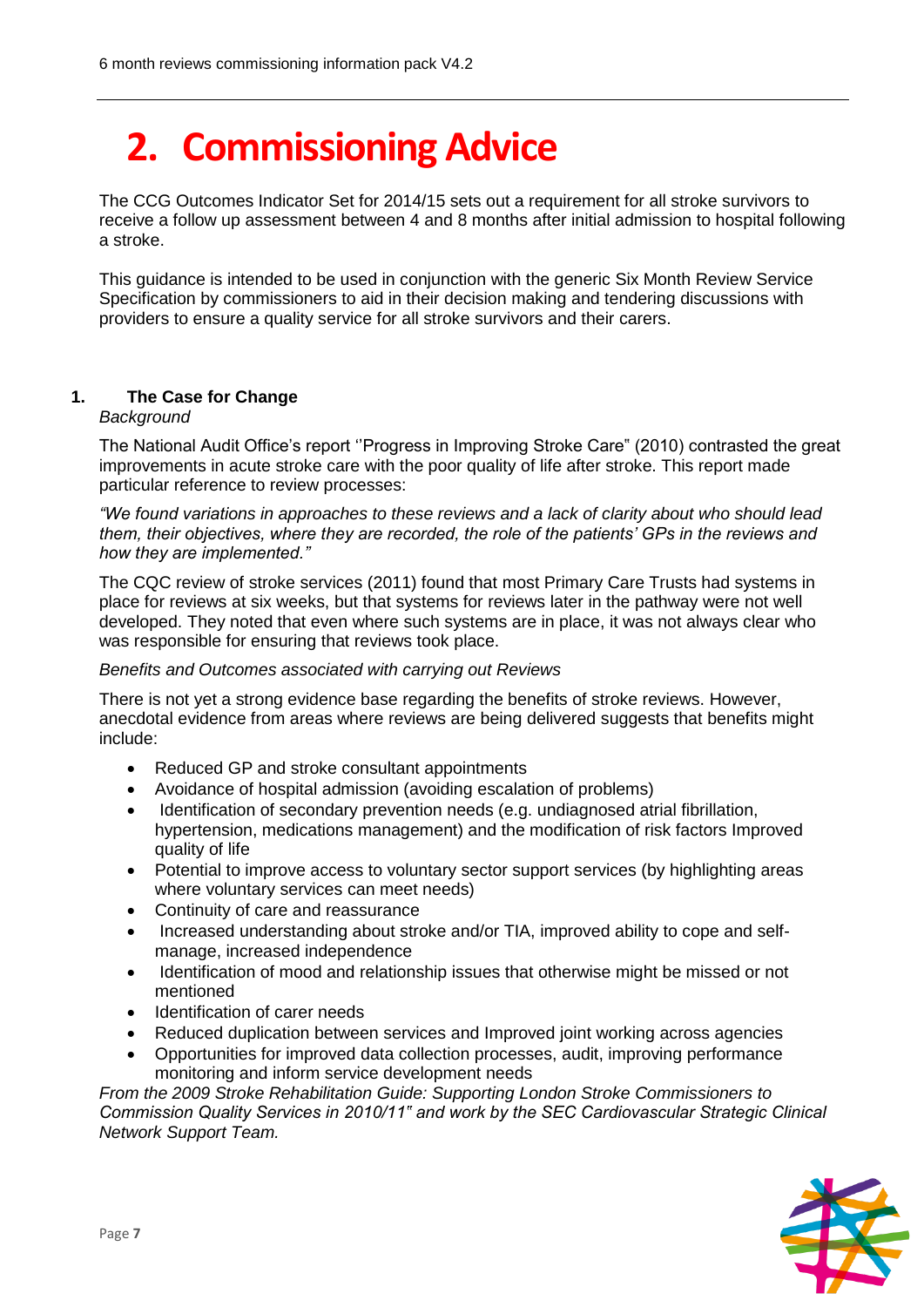#### *Current Position*

It is evident that the provision of 6MR across SEC is variable and not in place in all areas (no services in 12 of the 20 Clinical Commissioning Groups). Where CCGs have policies in place about carrying out reviews these tend to reflect good practice.

#### *Monitoring Progress*

The Sentinel Stroke National Audit Programme SSNAP data completion will be a key enabler in ensuring Commissioners know how many eligible patients are receiving reviews and that reviews are driving improvements in outcomes. However there is inconsistency across providers in terms of registration and completion of data in SSNAP. SSNAP collects data on the whole care pathway from initial arrival at hospital, through any inpatient settings where stroke care continues, to ESD and community rehab (if provided) and up to a six month follow-up appointment. Commissioners should encourage the post-acute providers to register the post-acute teams on SSNAP and enter data.

#### **2. What is a six month review?**

The South East Integrated Stroke Service Specification states that all stroke survivors should receive a review at 6 weeks, 6 months and 12 months and then annually that facilitates a clear pathway back to further specialist review, risk factor screening, advice, information, support and rehabilitation where required is provided.

The National Stroke Strategy describes a good assessment process for someone who has just had a stroke as involving a multidisciplinary person-centred assessment of the individual's needs and signposting to other services, e.g. housing or transport.

The same document further reminds us that it will be important to bear in mind that those who have had a stroke may have additional communication or cognitive support needs to be able to participate in the assessment. People for whom English is not their first language and those with literacy difficulties may also have different requirements and services need to be flexible enough to meet their needs.

A number of nationally recognised, standardised tools are available that ensure patients receive a suitably in-depth review. They are designed to cover the breadth of potential on-going or new needs the stroke survivor might have, including:

| Medicine                   | Exercise         | Daily activities    | Sleep pattern        |
|----------------------------|------------------|---------------------|----------------------|
| management                 |                  |                     |                      |
| Medicine compliance        | Vision           | Mobility            | <b>Diabetes</b>      |
| <b>Blood pressure</b>      | Hearing          | Falls               | <b>Driving</b>       |
| Anti-thrombotic<br>therapy | Communication    | Mood                | Transport and travel |
| Weight Management          | Swallowing       | Anxiety             | Activities & hobbies |
| Memory &<br>Concentration  | <b>Nutrition</b> | Emotionalism        | <b>Work</b>          |
| Alcohol                    | Cholesterol      | Personality changes | Money and Benefits   |

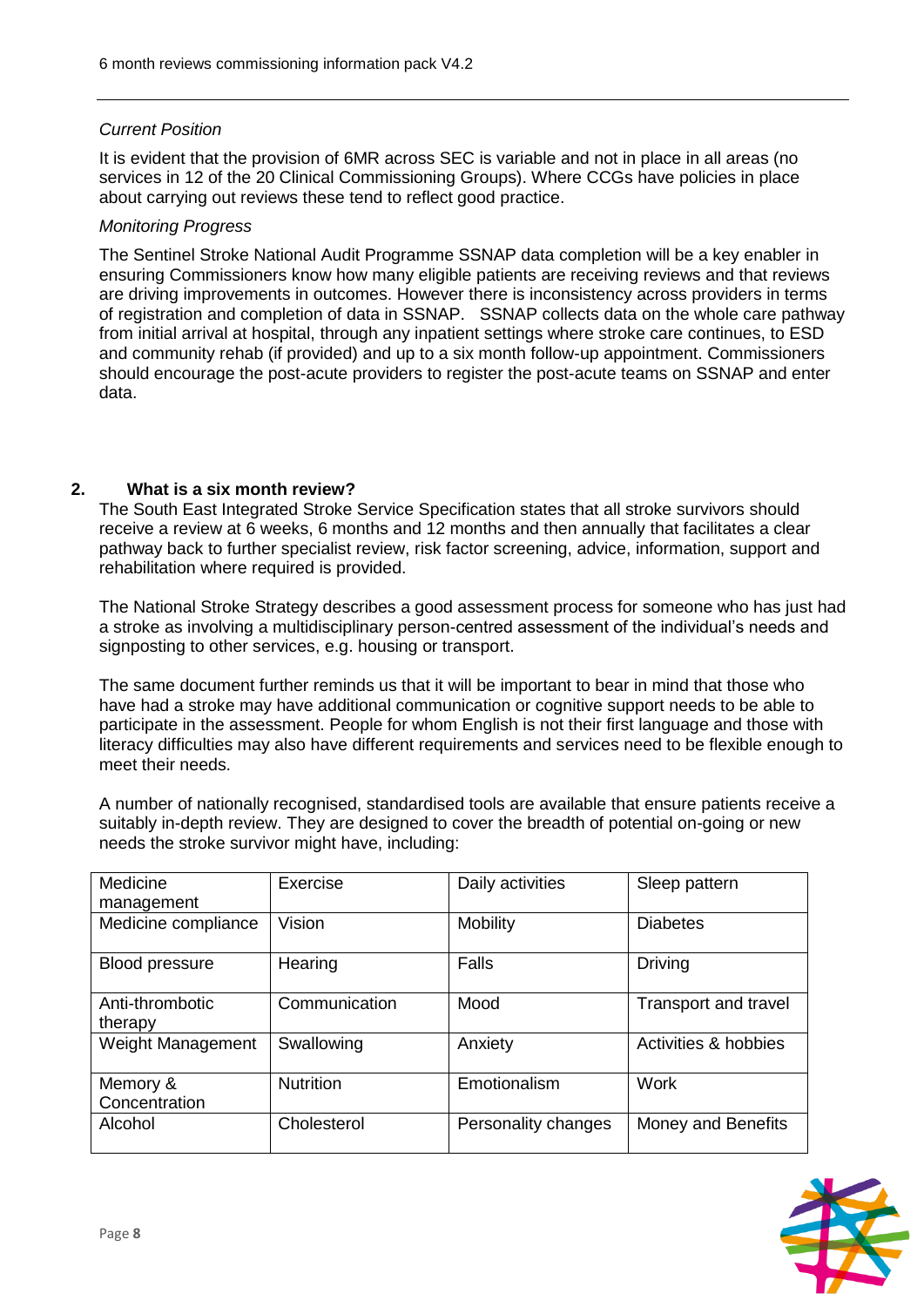| Smoking        | Pain       | <b>Sexual Health</b> | House and home |
|----------------|------------|----------------------|----------------|
| Healthy eating | Continence | Fatigue              | Carer needs    |

**It is therefore recommended any new six month review services being established should be commissioned on the basis that the nationally recognised [Greater Manchester Stroke](http://clahrc-gm.nihr.ac.uk/stroke/GM-SAT_The_Greater_Manchester_Stroke_Assessment_Tool-1.pdf)  [Assessment Tool \(GM-SAT\)](http://clahrc-gm.nihr.ac.uk/stroke/GM-SAT_The_Greater_Manchester_Stroke_Assessment_Tool-1.pdf) is used, to ensure a quality review.** Where existing services are currently using other tools, we would recommend either adoption of the GM-SAT, or that a comparison against the GM-SAT tool is undertaken to demonstrate equitable coverage of the same areas, as a minimum standard.

#### **3. Possible models for delivery**

In considering what model to select for delivery of six month reviews, consideration should be given to how the provision of six month reviews will sit within the overall stroke pathway for local patients. Commissioners and providers should seek absolute clarity around the following factors:

*a. How will patients be identified and referred to the six month review service provider?* Not all Stroke survivors are treated in an acute hospital setting. Of those who are, some may experience their stroke whilst away from home and be treated in an acute hospital outside the area that the CCG is responsible for.

Some stroke survivors are discharged home from acute care with no apparent immediate need for therapies. Some go to an Early Supported Discharge (ESD) service. Of those who access ESD some are discharged and others move on to a Community Stroke Rehabilitation service. Some patients go straight to Community Stroke Rehabilitation. These are by no means the only routes a stroke survivor may take through services available to them.

- In the first instance, the discharging organisation will ultimately be responsible for immediately sending the patient discharge notification to the six month review provider to confirm discharge date, ensure all eligible patients are referred, and enable the review provider to effectively plan when to contact the patient.
- People who have received treatment for stroke out of area are also eligible for this service in their own area. In these cases:
	- o The discharging organisation will be expected to notify the provider of the six month review service of these patients when they return to their normal residence in [area].
	- o As a secondary measure, the patient's GP will also be expected to notify the provider of the six month review service of these patients when they return to their normal residence in [area]
- Procedures should also be established by the six month review service provider to accept eligible patients normally resident in [area] wishing to directly self-refer.

#### *b. Information / data sharing*

Commissioners and providers of stroke services will need to agree arrangements for patient information to be shared to facilitate a seamless pathway of care. Considerations are:

- i. The provider of the six month review service will require discharge information from the last service to support the patient – whether that is acute, ESD or community rehabilitation
	- $\circ$  A structured discharge document with agreed minimum dataset should be used

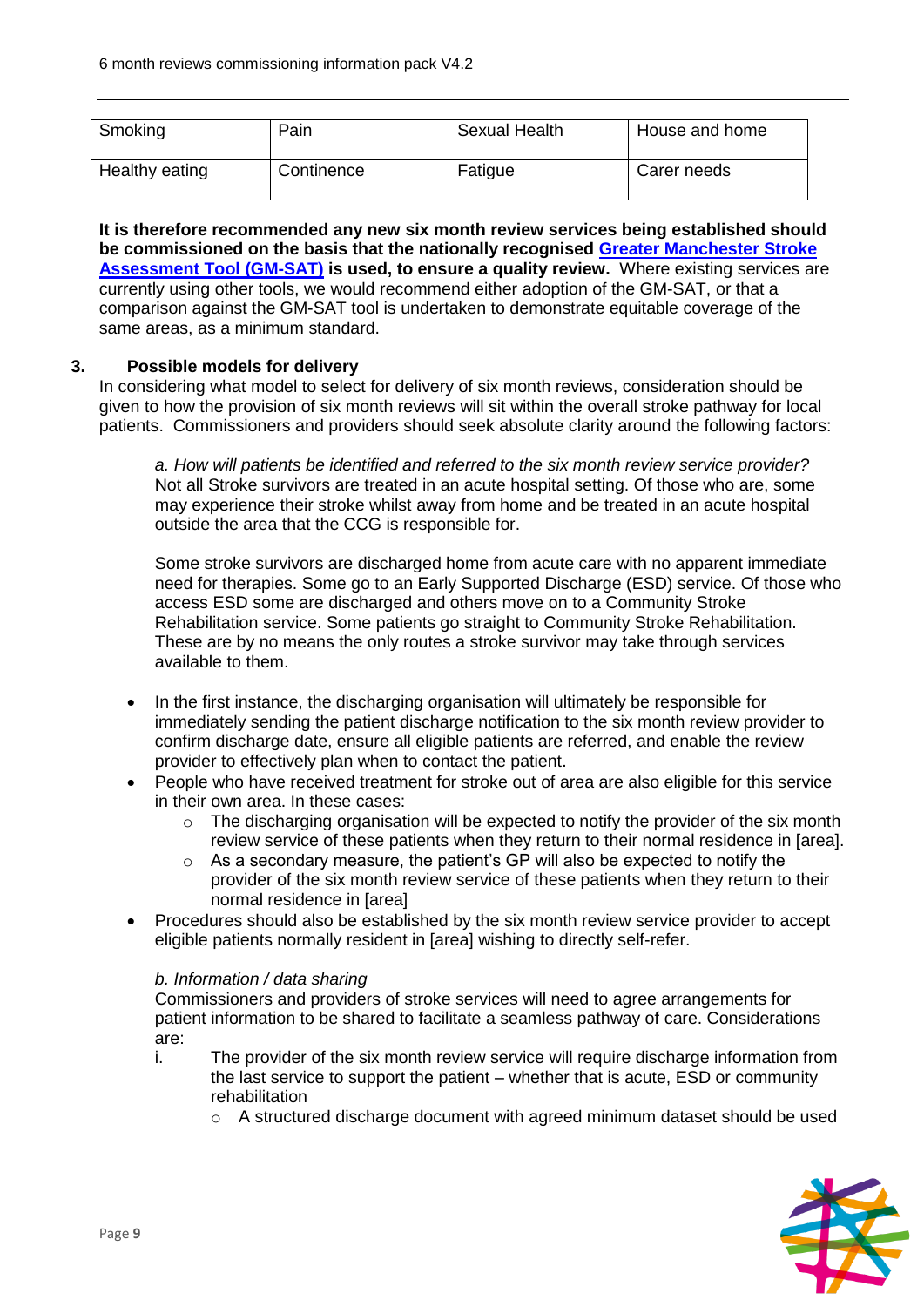- ii. The provider of the six month review service will require information captured at the patient's six week review
- iii. Informing the GP of the patient's review date also would enable the GP to contact the patient to provide an up to date medications list and check blood pressure, pulse and cholesterol levels
- iv. Providers of six month review services will also be registered to the Stroke Sentinel Audit Programme (SSNAP) web tool and ensure processes are in place to confirm all reviews undertaken are entered into the database.

#### *c. Who might deliver the six month review service?*

In deciding who to award a contract to, commissioners should consider how the six month review service will be delivered for the patient

- i. Location of review there must be sufficient flexibility within the service to enable review meetings to take place at a location suitable to, and driven by, the patients' needs. In costing a service commissioners and providers should seek to model the number of each of the following they will need to plan for:
	- o **Patients' home or usual place of residence (e.g. care home)** enables the person conducting the review to observe how well the patient is coping in their home environment. They may be able to suggest aids the patient had previously not considered or felt necessary (e.g. grab rails, ramps).
	- o **Clinic or other appropriate setting** following consideration, it may not be deemed safe or appropriate for the reviewer to visit the patient's home, or other locations may be more convenient to the patient. Other suitable locations should therefore be considered, as per the wishes of the patient.
	- $\circ$  Whilst face to face reviews should always be offered as the preferred method of review, as the location of the review will be driven by patient need, the secondary option of a telephone review may also be offered if there is a clear preference on the part of the patient e.g. if the patient has recovered and has returned to work they may not want to take time off for the provider of the six month review service to visit them at home.

#### *d. Extent of the six month review service*

In deciding what model of six month review service to select, commissioners should consider the extent of the proposed service provision. Questions to assist are:

- i. Do you want the six month review service provider to complete the review and make referrals only? Under these circumstances the commissioner may wish to monitor the volume and quality of referrals to each of the other services involved. For example, how many patients referred back into a Physiotherapy service have further rehabilitation potential? The cost of each onward referral should be factored into decisions.
- ii. Do you want the provider of the six month review service to provide advice to patients? In what areas is the service provider qualified to offer advice? For example, health and wellbeing, stroke prevention, exercise, emotional support. Consider whether longer appointments with more highly qualified reviewers who can manage some of the patient's needs during the review provides a better patient experience and is more cost effective.
- iii. Do you want the provider of the six month review service to be capable of resolving any of the identified unmet needs? In what areas is the service provider qualified to resolve unmet needs? Six month reviews are sometimes delivered by Stroke Specialist Community Rehabilitation Teams. They can be well placed to assess the patient's potential for further therapy and refer them back into the service. They can also assess when a patient does not have potential therefore possibly avoiding a referral that less qualified reviewers might make. However, the review process itself

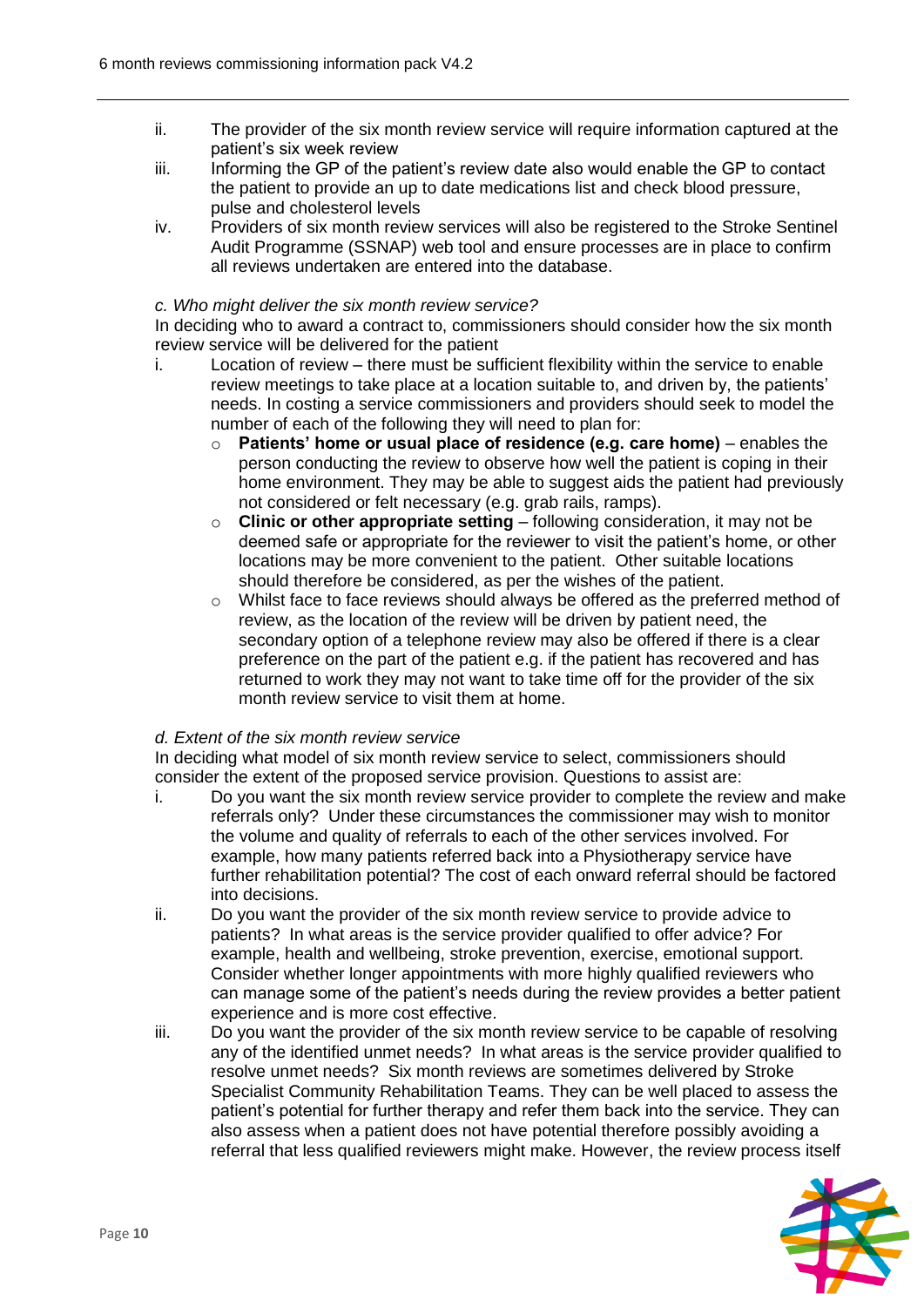should not be regarded as a treatment session. It is also recognised that no single individual would be able to provide expert advice for every eventuality, therefore having the skills to refer appropriately is of critical importance, whether the reviewer is clinical or not.

#### *e. Training and capability*

Whilst commissioners are unlikely to specify the precise nature of staff training they should seek to be reassured that staff undertaking reviews are:

- i. appropriately trained based on the clinical needs of the patient
- ii. appropriately trained in the required communication skills including supporting patients with aphasia and other communication difficulties
- iii. appropriately trained to recognise emotional and psychological need in addition to understanding the patient's physical needs and longer term consequences of stroke
- iv. supported by a multi-disciplinary stroke specialist team
- v. capable of identifying unmet needs and the services the patient will need to be referred to

vi. capable of identifying new needs and the services the patient will need to be referred to vii. capability and access to referral processes to all services the patient will need to access The provider of the six month review service should also be set up to support people for whom English is not their first language and those with literacy difficulties may also have different requirements.

#### **An editable version of this document is available in Appendix A**

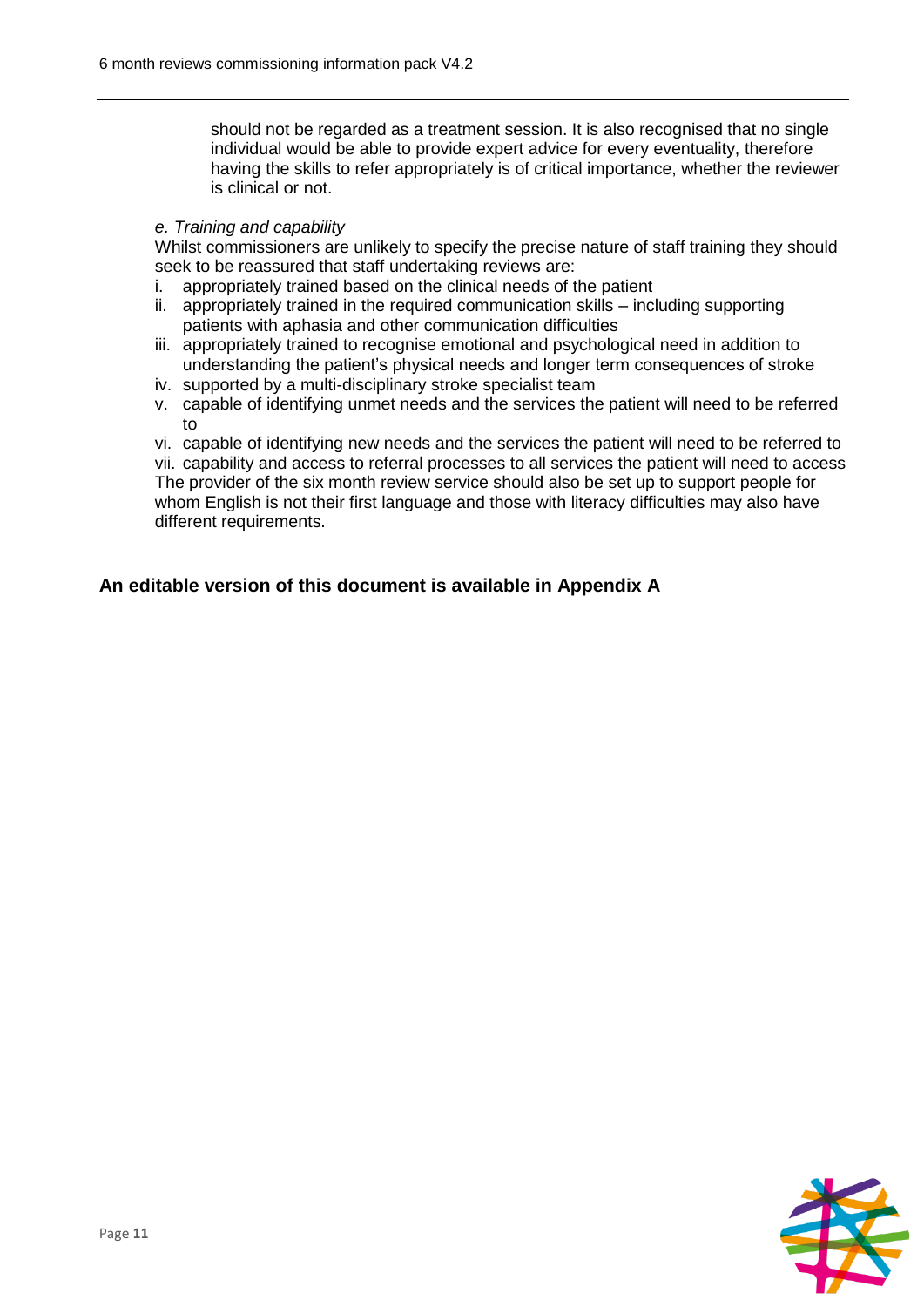## **3. Service Specification Template**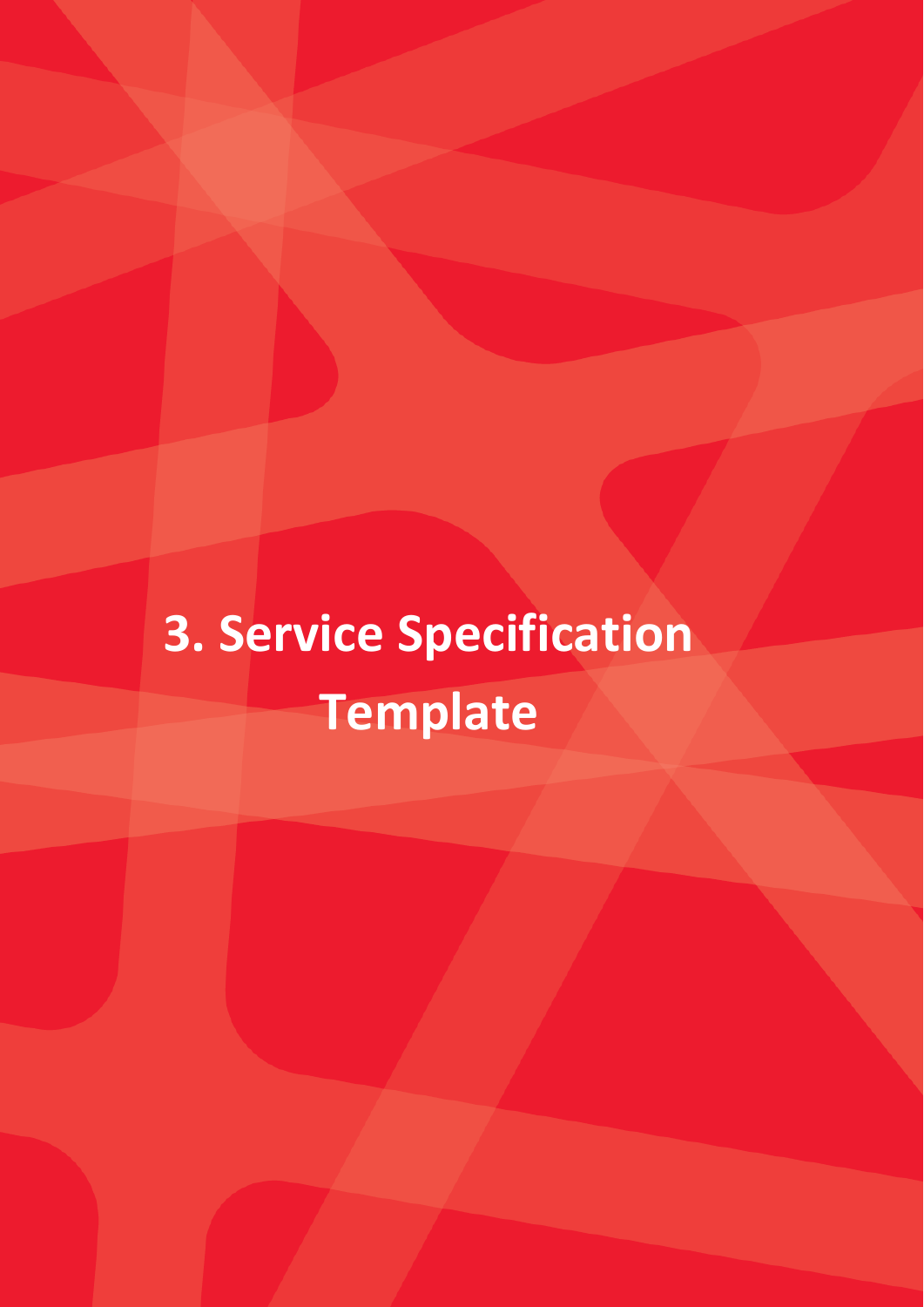### **3. Service Specification Template**

| <b>Care pathway / Service</b> |  |
|-------------------------------|--|
| <b>Commissioner Lead</b>      |  |
| <b>Provider Lead</b>          |  |
| <b>Period</b>                 |  |
|                               |  |

#### **1. Purpose**

Stroke is a long term condition and survivors will experience changes in their needs over time. Six month reviews for stroke survivors help to identify any unmet needs at this point and signpost stroke survivors to any appropriate, targeted support that is available to meet their needs.

Support in the form of a six month review is required to ensure appropriate, tailored support is provided to assist re-integration into the community and maximise the quality of life experienced by stroke survivors, their carer/s and families.

The South East Coast Integrated Stroke Service Specification highlighted the need to improve long term care through the implementation of 6 month reviews for stroke survivors. This specification directly outlines how 6-month reviews are to be delivered as part of the overall stroke pathway.

Six month reviews will provide a link from hospital to home and will facilitate work with local services to provide the necessary rehabilitation and recovery support to improve patient outcomes in secondary prevention and signpost patients and carers to services relevant to their needs. The provision of six month reviews will help reduce pressure on individuals and their families and prevent unnecessary readmissions to hospitals and care homes.

#### **1.1 Aims**

To offer 100% of patients notified to the provider of the six month review service a six month review.

#### **1.2 Evidence Base**

The provision of a six month review service for stroke survivors is driven by the following national guidelines/standards:

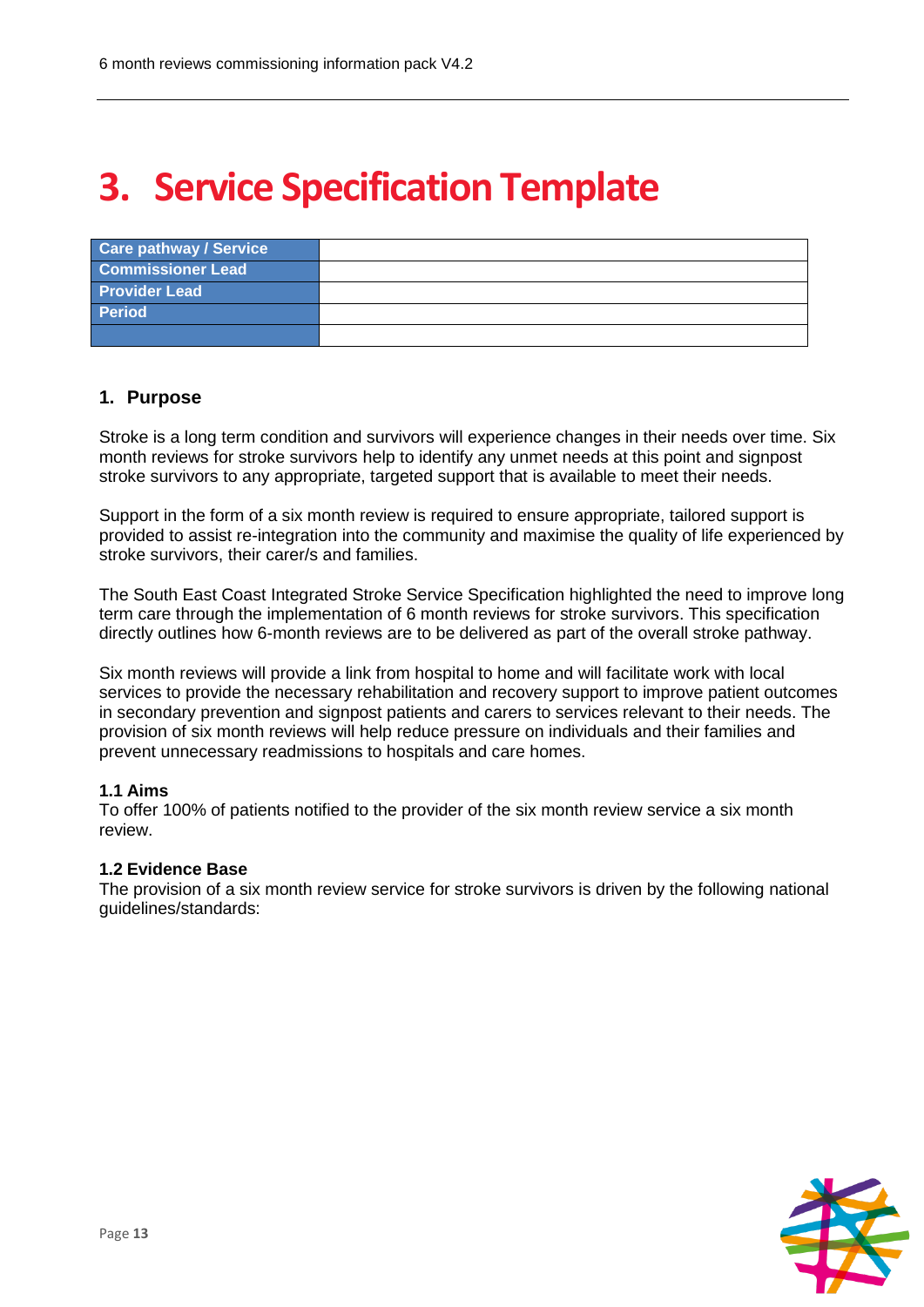| <b>Key Drivers</b>                                                           | <b>Descriptor/Standard</b>                                                                                                                                                                                                                                                                                                                                                                                                                                                                                                                                                                                                                                                                                       |
|------------------------------------------------------------------------------|------------------------------------------------------------------------------------------------------------------------------------------------------------------------------------------------------------------------------------------------------------------------------------------------------------------------------------------------------------------------------------------------------------------------------------------------------------------------------------------------------------------------------------------------------------------------------------------------------------------------------------------------------------------------------------------------------------------|
| <b>National Service</b><br>(2001) (5.27)                                     | Recovery from stroke can continue over a long time, and<br>Framework for Older People rehabilitation should continue until it is clear that maximum<br>recovery has been achieved. Some patients will need on-going<br>support, possibly for many years. These people and their carers<br>should have access to a stroke care coordinator who can provide<br>advice, arrange reassessment when needs or circumstances<br>change, coordinate long term support or arrange for specialist<br>care. Following a stroke, any patient reporting a significant<br>disability at six months should be re-assessed and offered further<br>targeted rehabilitation, if this can help them to recover further<br>function. |
| National Stroke Strategy<br>QM14 (2007)                                      | People who have had strokes and their carers, either living at<br>home or in care homes, are offered a review from primary care<br>services of their health and social care status and secondary<br>prevention needs, typically within six weeks of discharge home or<br>to a care home and again six months after leaving hospital. This<br>is followed by an annual health and social care check, which<br>facilitates a clear pathway back to further specialist review,<br>advice, information, support and rehabilitation where required                                                                                                                                                                    |
| <b>Care Quality Commission</b>                                               | Regular reviews after transfer home provide a key opportunity to<br>review on stroke care (2011) ensure people get the support they need.                                                                                                                                                                                                                                                                                                                                                                                                                                                                                                                                                                        |
| (RCP) National Clinical<br>Fourth Edition 7.1.1C and<br>7.4.1A               | Royal College of Physicians Any patient with residual impairment after the end of initial<br>rehabilitation should be offered a formal review at least every 6<br>Guidelines for Stroke (2012) months, to consider whether further interventions are warranted,<br>and should be referred for specialist assessment if:<br>new problems, not present when last seen by the<br>specialist service, are present<br>the patient's physical state or social environment has<br>changed<br>Patients and their carers should have their individual practical<br>and emotional support needs identified:<br>before they leave hospital<br>when rehabilitation ends or at their 6-month review<br>annually thereafter    |
| NICE (CG162) Stroke<br>rehabilitation guideline:<br>Long term rehabilitation | Review the health and social care needs of people after stroke<br>and the needs of their carers at 6 months and annually<br>thereafter. These reviews should cover participation and                                                                                                                                                                                                                                                                                                                                                                                                                                                                                                                             |
| after stroke (2013)                                                          | community roles to ensure that people's goals are addressed.                                                                                                                                                                                                                                                                                                                                                                                                                                                                                                                                                                                                                                                     |

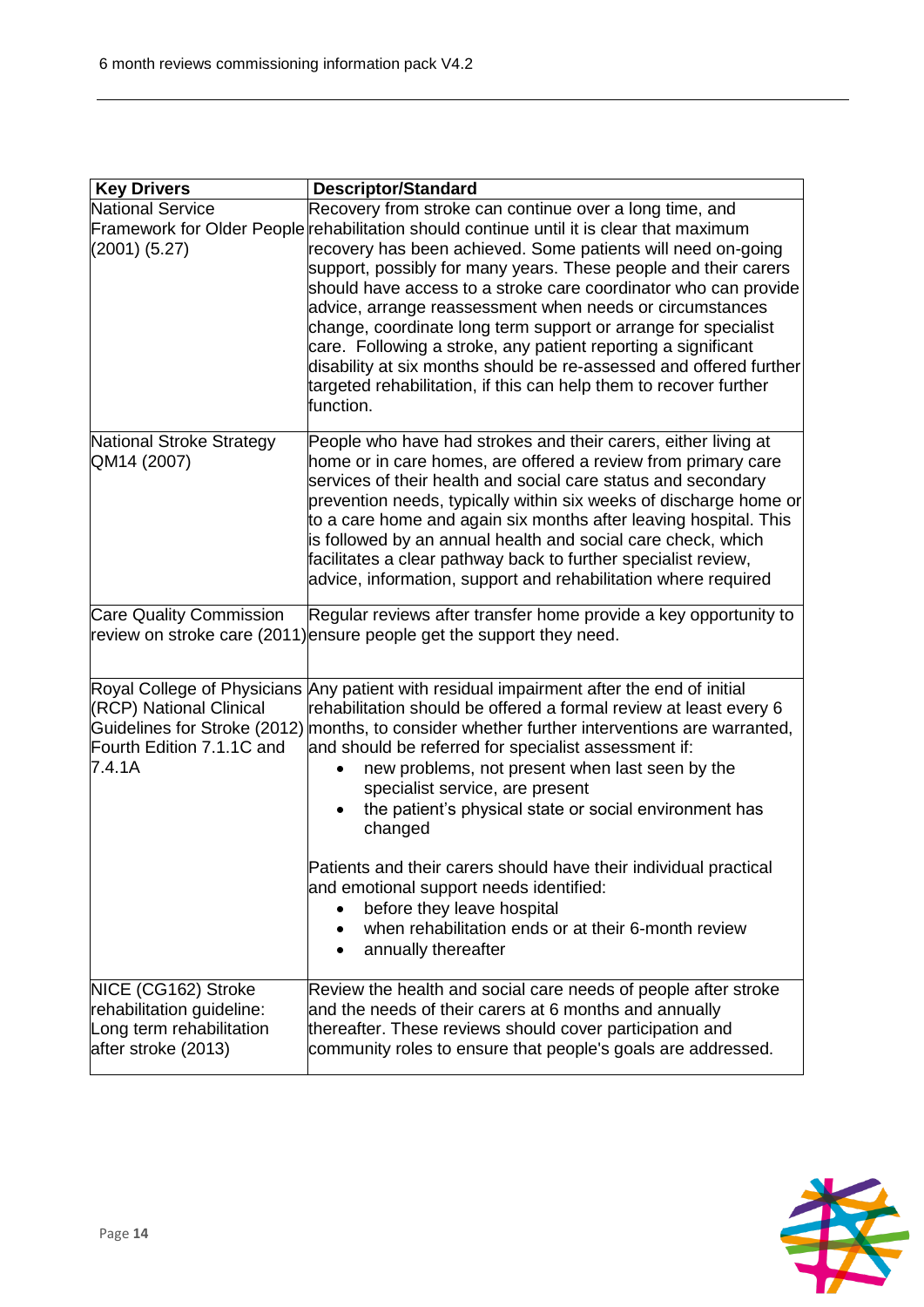| <b>CCG Outcomes Indicator</b><br>Set 2013/14 and 2014/15 | Domain 3 – Helping people to recover from episodes of ill health<br>or following injury<br>Improving recovery from stroke / People who have had a<br>stroke who<br>receive a follow-up assessment between 4-8 months after<br>initial admission |
|----------------------------------------------------------|-------------------------------------------------------------------------------------------------------------------------------------------------------------------------------------------------------------------------------------------------|
|                                                          |                                                                                                                                                                                                                                                 |

Established in 2010, the Accelerating Stroke Improvement (ASI) programme was a national initiative designed to ensure that maximum implementation of the Quality Markers in the National Stroke Strategy (2007) was achieved. Although the programme has now closed, the three major domains of emphasis for this programme of work were:

- Joining Up Prevention
- Implementing Best Practice in Acute Care
- Improving Post Hospital and Long Term Care

The programme was guided by a set of nine national metrics, which included:

**Metric 8:** Proportion of stroke patients that are reviewed six months after leaving hospital (target: 95% by April 2011)

#### **1.3 Aims and Objectives**

In line with the Clinical Commissioning Guidance Outcomes Indicator Set: To offer 100% of stroke survivors an opportunity for a review 4-8 months after initial admission to hospital following a stroke to discuss their recovery and rehabilitation progress and offer further opportunities for functional improvement and wider support.

#### **1.4 Outcomes**

| <b>Domain 1</b> | Preventing people from dying       | <b>YES</b> |
|-----------------|------------------------------------|------------|
|                 | prematurely                        |            |
| <b>Domain 2</b> | Enhancing quality of life for      | <b>YES</b> |
|                 | people with long-term conditions   |            |
| Domain 3        | Helping people to recover from YES |            |
|                 | episodes of ill-health or          |            |
|                 | following injury                   |            |
|                 |                                    |            |
| Domain 4        | Ensuring people have a positive    | <b>YES</b> |
|                 | experience of care                 |            |
| <b>Domain 5</b> | Treating and caring for people in  | <b>YES</b> |
|                 | safe environment and protecting    |            |

#### **Locally defined outcomes:-**

#### **Stroke survivor outcomes**

- Greater involvement in identifying and planning to address their on-going needs
- Access to a wide range of information about NHS, voluntary, community and social services that will contribute to achieving stroke related goals
- Feeling supported and more confident
- Will be less likely to be readmitted to hospital

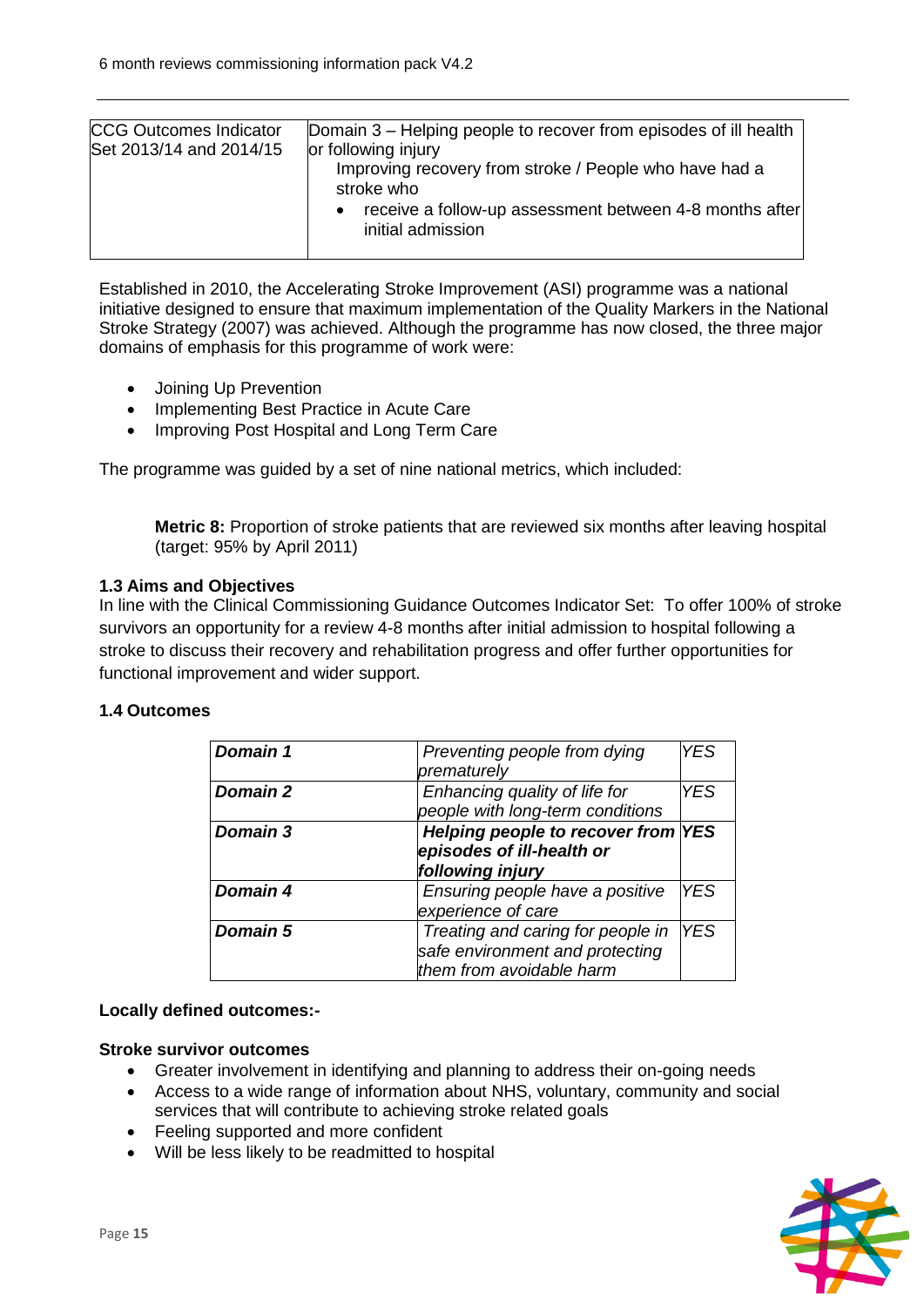- Will be less likely to have another stroke
- Improved health & general well being
- Reduced GP appointments
- Reduced dependency

#### **Carers outcomes**

- Support carers improved health & general well being
- Reduced GP appointments
- Carers have back up plans in place

#### **Community outcomes**

- Reduced readmissions
- Reduced dependency on social services
- Improved health & wellbeing

#### **To support these aims and objectives the provider of six month reviews should:**

- Provide a high quality, evidence-based service that is responsive to patient, carer and family needs using a nationally recognised and standardised tool to document the review.
- Adhere to all national, regional and local requirements, standards and protocols that are relevant to long term care for stroke survivors.
- Provide adequate capacity to ensure all required timeframes are met and that the pathway operates effectively, as per agreed protocols.
- Support open qualitative and quantitative service feedback that enables all providers and the commissioner to have a shared understanding of how the entire stroke pathway is performing.
- Work collaboratively with other stakeholders involved in the stroke pathway; particularly
	- o Appropriate secondary care services/specialities
	- o All Trusts delivering stroke services
	- o Local providers of rehabilitation services
	- o Voluntary services
	- o Nursing and residential home providers
	- o General practice
	- o Primary care providers
	- o Clinical networks
	- o Social care services and domiciliary care providers as appropriate
- Work with commissioners to further develop high quality local services
- Operate in a way that represents best value and in line with contractual expectations
- Ensure there are clear audit trails to monitor and track performance and outcomes for patients and carers and report on metrics.

#### **2. Scope**

#### **2.1 Service description**

The provider of the six month review service will work with patients and their carers to assess individual patient progress and needs 4-8 months after hospital admission following a stroke. The review meeting will typically require a 30-60 minute appointment dependent on individual patient and carer needs.

The review will take place at a location appropriate to the patient and carer needs, taking account of example of mobility needs, transport options and aphasia [the Commissioner and provider may

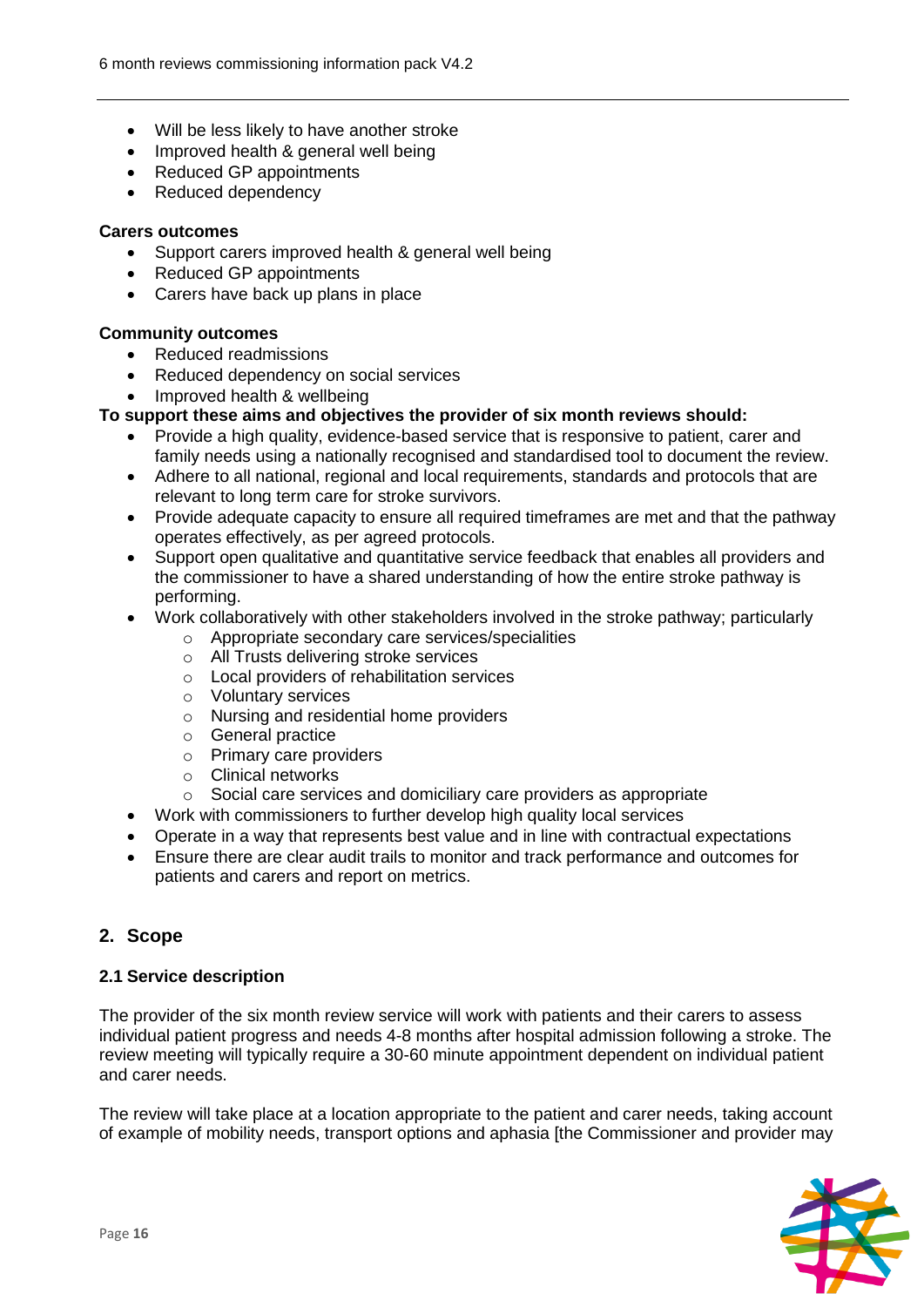wish to agree a statement clarifying the possible locations and whether there is a default location unless patient need requires an alternative].

The six month review service provider will:

- Offer a review of each stroke survivor's health and social wellbeing between 4-8 months after admission to hospital following stroke to encompass the following:
	- o Medicines/general health needs
	- o Mood, memory, cognitive & psychological status
	- o On-going therapy & rehabilitation needs
	- o Social care needs, carer's needs, benefits & finance, driving & transport
- Ensure reviews result in signposting stroke survivors and their carers to services that would benefit them in Stroke specialist rehabilitation, community service such as peer support, group opportunities, befriending, and voluntary sector opportunities
- Identify carer needs.

#### **Training and Competence**

The provider of the six month review service should be able to provide evidence of a skilled and competent workforce. Reviews will be carried out by the most appropriately trained member of the service based on patient clinical need.

The provider of the six month review service will have access to a Stroke Multi-disciplinary team covering acute and post-acute Stroke services to provide support and advice as required.

#### **2.2 Accessibility / acceptability**

Six month reviews will be offered to 100% of people registered with a GP in [AREA] who have been diagnosed as having had a stroke by a secondary care physician and identified to the provider of the six month review service.

Reviews will occur between 4-8 months after admission following a stroke.

Reviews will be primarily offered during office hours (SPECIFY) with some provision available during evenings and at weekends to accommodate patient and carer availability. [the commissioner and provider may wish to specify the nature of the appointment system here].

#### **2.3 Whole System Accessibility / acceptability**

The provision of a six month review service is an integral part of developing the wider stroke pathway.

#### **2.4 Interdependencies**

Efficient running of the six month review service will require that good relationships are established and maintained between secondary care, primary care, respective internal departments, the GP and other referrers to ensure that referrals are sent appropriately and in a timely fashion.

#### **3. Service delivery**

#### **3.1 Service delivery**

a) The six month review service is for all adults 18 and over, living in [area], who are registered with a [area] GP and who have had a diagnosis of stroke.

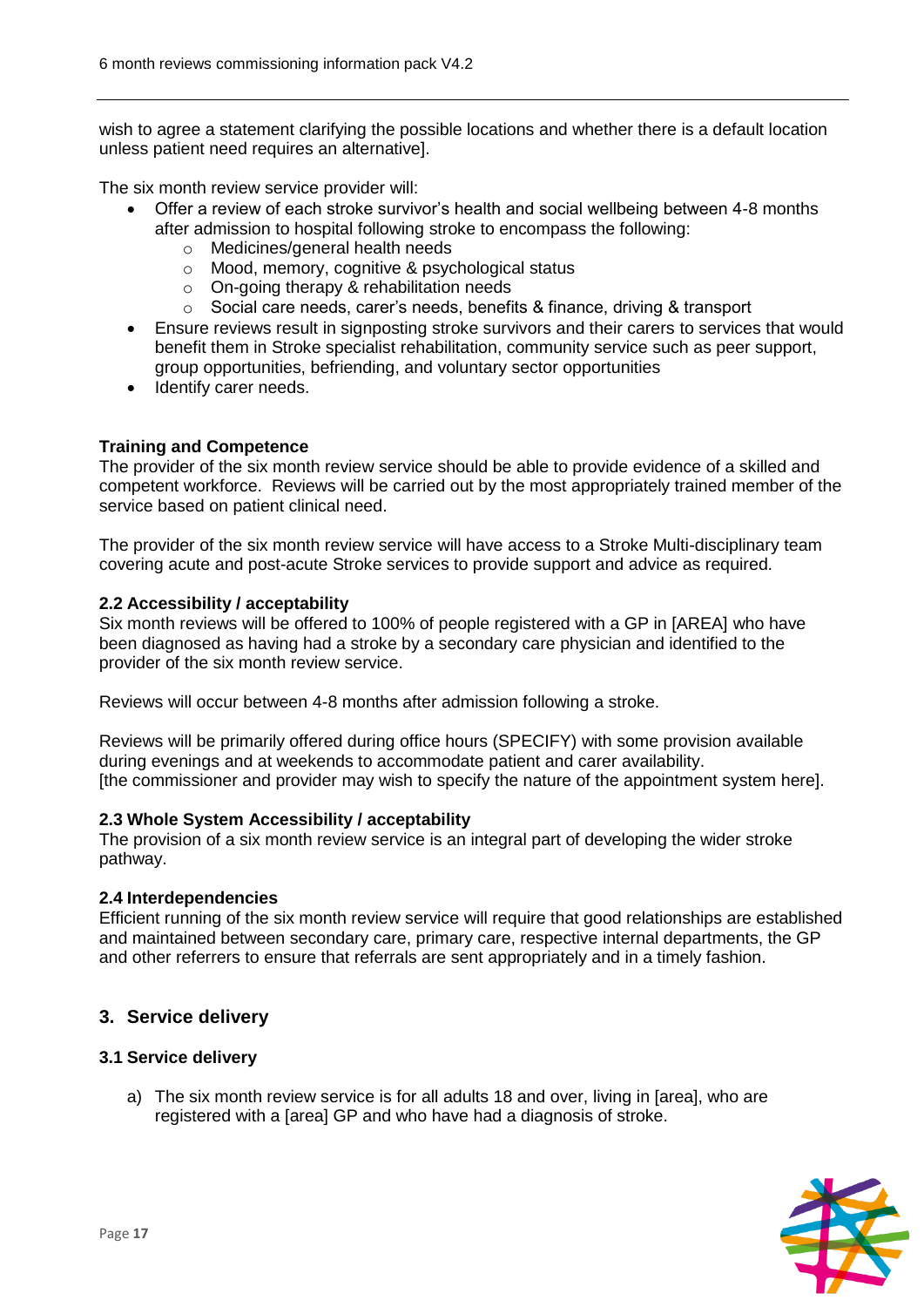- b) The six month review service provider will use the Greater Manchester Stroke Assessment [Tool \(GM-SAT\)](http://clahrc-gm.nihr.ac.uk/stroke/GM-SAT_The_Greater_Manchester_Stroke_Assessment_Tool-1.pdf) which is an evidence based tool to identify individuals' unmet needs, post stroke, from across health, social and emotional care domains.
- c) Any unmet needs which are identified will be addressed by providing advice, additional support, referral or signposting to appropriate services.
- d) A review which includes only stroke secondary prevention would not be considered to be acceptable.
- e) A document summarising the outcome of the six month review and a referral plan should be produced as a result of the review, copies of which should be held by the patient so that all other health care professionals can access it with the patient's permission. Patients / carers should also be provided with contact details of who to contact for more information.

#### **3.2 Accessibility**

The six month review service provider will ensure that no patient is discriminated against based on age, disability, race, culture, religious beliefs or sexual orientation or income levels.

For patients who are abusive, violent or threatening appropriate measures must be taken to ensure staff undertaking reviews are safe.

Access to an interpreting service must be available for patients with language needs, including British Sign Language.

#### **4. Referral, Access and Acceptance Criteria**

#### **4.1 Geographic coverage/boundaries**

All patients registered with [area] GPs will be able to access the six month review service.

#### **4.2 Pathway**

[The commissioner and provider may wish to include a graphical representation of the pathway as an appendix to this document]

#### **4.3 Referral criteria & sources**

All patients registered with [AREA] GPs discharged from hospital following a stroke.

#### **4.4 Referral routes**

- In the first instance, the discharging organisation will ultimately be responsible for immediately sending the patient discharge notification to the provider of the six month review service to confirm discharge date, ensure all eligible patients are referred, and enable the review provider to effectively plan when to contact the patient.
	- o A structured discharge document with agreed minimum dataset should be used
- People who have received treatment for stroke out of area are also eligible for this service in their own area.
	- $\circ$  The discharging organisation will be expected to notify the provider of the six month review service of these patients when they return to their normal residence in [area].
	- $\circ$  As a secondary measure, the patients GP will also be expected to notify the provider of the six month review service of these patients when they return to their normal residence in [area]
- Procedures should also be established by the six month review service provider to accept eligible patients normally resident in [area] wishing to directly self-refer.

#### **4.5 Exclusion criteria**

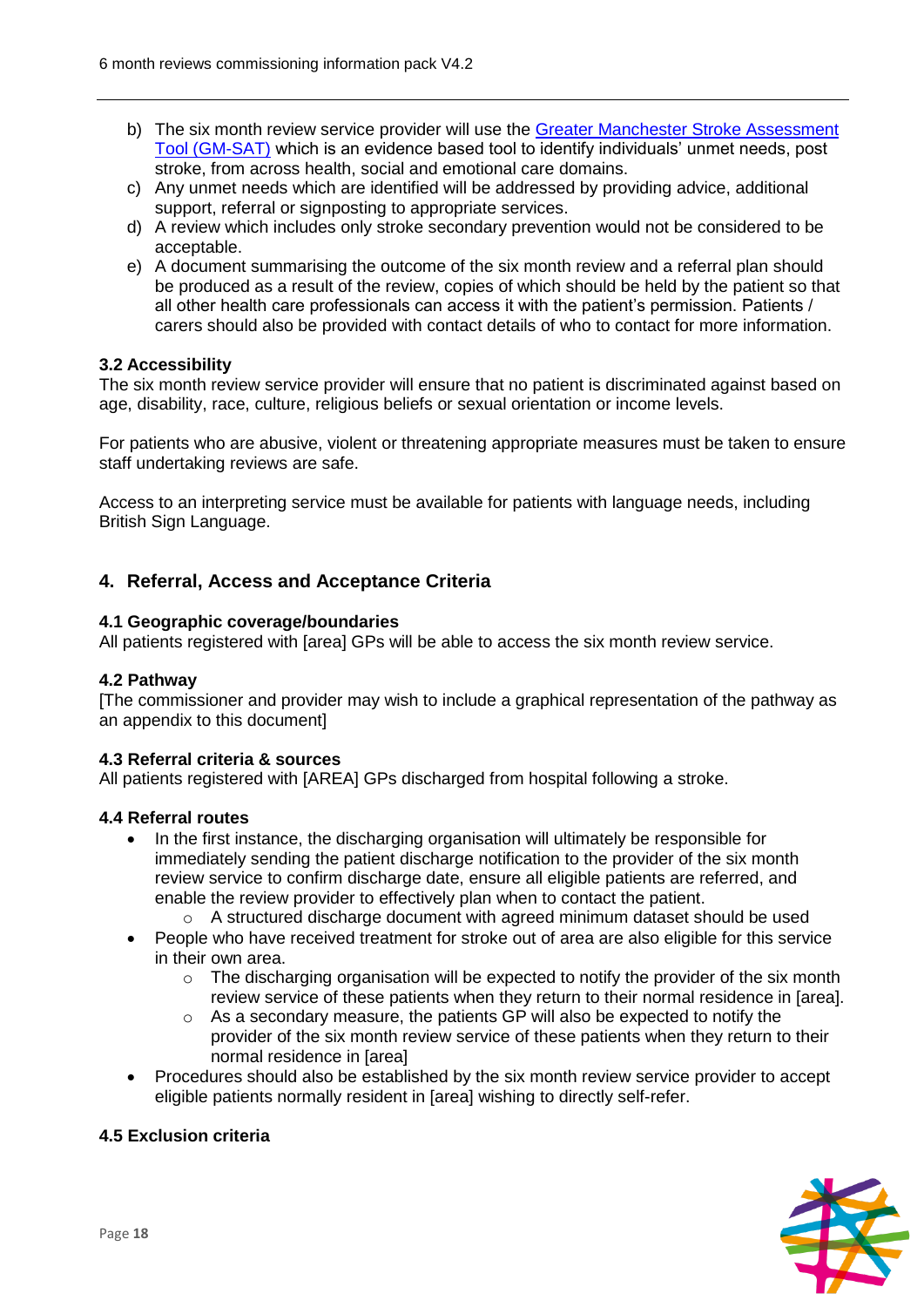[Include any local exclusions]

#### **5. Discharge criteria and planning**

Where patients require follow-up appointments, signposting or referral to other services or referral to outpatient clinics, this should be coordinated by the provider of the six month review service.

The key outcomes of the review will be provided to the patient in writing and, with their permission, shared with their GP and acute trust Multi-Disciplinary Team. The GP and acute trust Multi-Disciplinary Team will be informed of the review in every case.

Communication of outcomes will be shared with the GP and acute trust Multi-Disciplinary Team within 1 week of the appointment and where possible, this will be done electronically.

#### **6. Continual Service Improvement / Innovation Plan**

The commissioners expect that providers will work collaboratively with relevant partners to develop and implement any continual improvement plans required.

The six month review service provider will review and where appropriate and after discussion with commissioners, update their service in line with any new national guidance.

#### **6.1 Reports**

Reports and data will be provided as mutually agreed between the providers and the commissioner. At a minimum the performance information listed in section 7 of this document must be provided.

#### **7. Performance Targets – Quality, Performance & Productivity**

In addition to the clinical data captured by the GM-SAT, it is expected that the six month review service provider will capture and monitor to patient level:

- Types of unmet needs identified
- Volume of unmet needs identified captured by type
- Volume of referrals captured by service
- Volume of signposted / recommended services captured by service
- Age profile of patients seen

Where national standards or targets exist, they must be met.

| <b>Objective</b>       | <b>Indicators</b>          | <b>Frequency</b> | <b>Provided by</b>  |
|------------------------|----------------------------|------------------|---------------------|
| Ensure patients have   | Title: People who have     | Quarterly        | <b>Service Name</b> |
| equitable and          | had a stroke who receive   |                  |                     |
| appropriate access     | a follow up assessment     |                  |                     |
| to treatment           | between 4-8 months after   |                  |                     |
|                        | initial admission          |                  |                     |
| <b>CCG OIS 2014/15</b> | $(ASI 8/ SSNAP)$ (target = |                  |                     |
| C3.8 (SSNAP Data)      | 100% at 6 months)          |                  |                     |

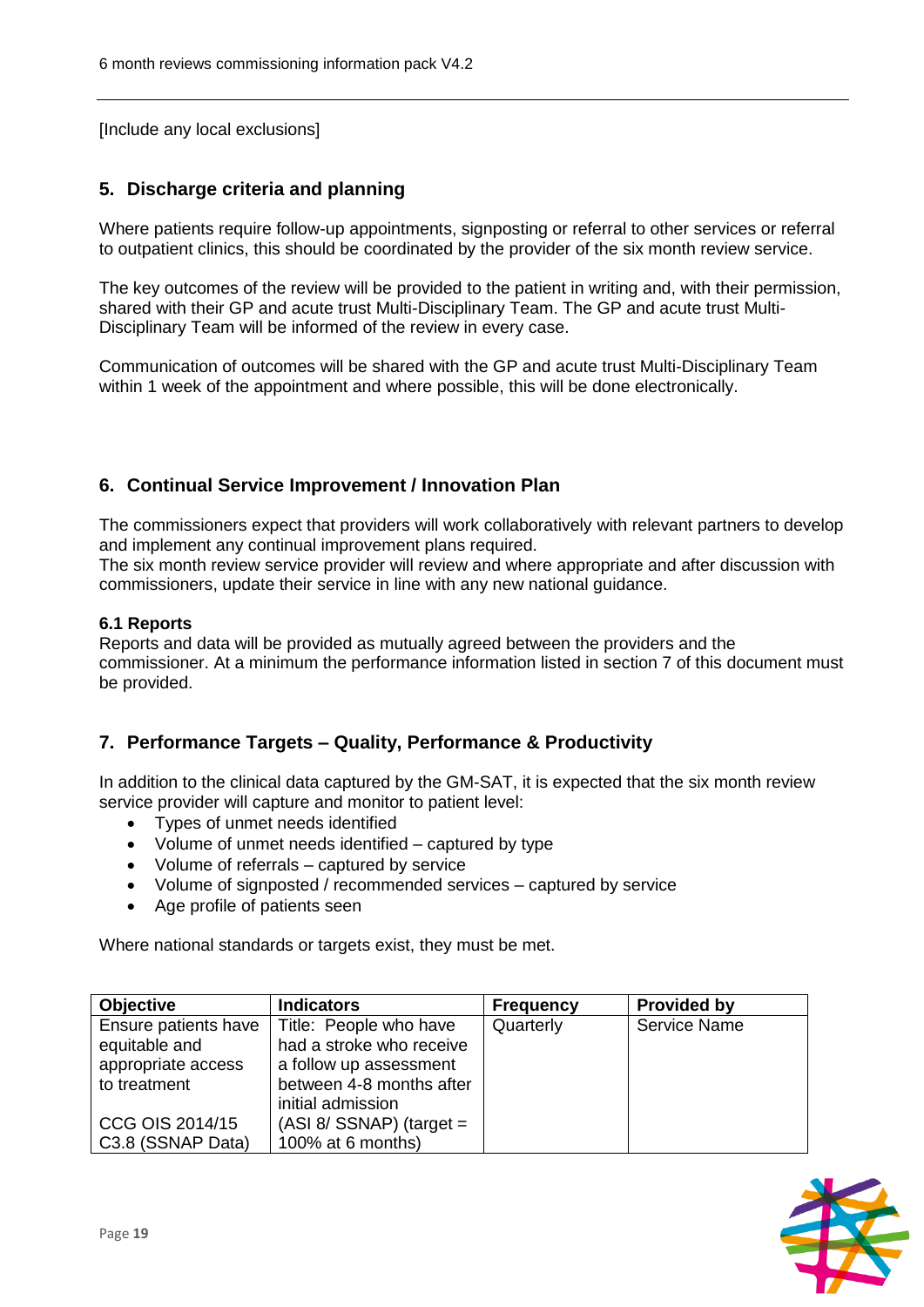|                               | Definition: The<br>percentage of people who<br>have a follow-up<br>assessment between four<br>and eight months after<br>initial admission for<br>stroke.<br>Numerator: Of the<br>denominator, the number<br>of patients who had a<br>follow-up assessment<br>between four and eight<br>months after initial<br>admission for stroke<br>Denominator: The<br>number of stroke patients<br>entered into SSNAP<br>excluding:<br>• patients who died within<br>six months of initial<br>admission for stroke;<br>• patients who decline an<br>appointment offered;<br>• patients for whom an<br>attempt is made to offer<br>an appointment but are<br>untraceable as they are<br>not registered with a GP. |           |                     |
|-------------------------------|-------------------------------------------------------------------------------------------------------------------------------------------------------------------------------------------------------------------------------------------------------------------------------------------------------------------------------------------------------------------------------------------------------------------------------------------------------------------------------------------------------------------------------------------------------------------------------------------------------------------------------------------------------------------------------------------------------|-----------|---------------------|
| Improve patient<br>experience | Local wording to be<br>agreed between the<br>Commissioner and<br>provider                                                                                                                                                                                                                                                                                                                                                                                                                                                                                                                                                                                                                             | Quarterly | <b>Service Name</b> |
| Informed patients             | 100% of people receive a<br>written copy of the<br>outcomes of their 6-<br>month review                                                                                                                                                                                                                                                                                                                                                                                                                                                                                                                                                                                                               | Quarterly | <b>Service Name</b> |
|                               | Proportion of people<br>undergoing 6-month<br>review who received<br>written information on<br>advice, guidance and<br>signposting to relevant<br>services and support<br>available, tailored to their<br>individual needs - if<br>clinically appropriate                                                                                                                                                                                                                                                                                                                                                                                                                                             | Quarterly | <b>Service Name</b> |
| Complaints                    | Local wording to be<br>agreed between the<br>Commissioner and                                                                                                                                                                                                                                                                                                                                                                                                                                                                                                                                                                                                                                         | Quarterly | <b>Service Name</b> |

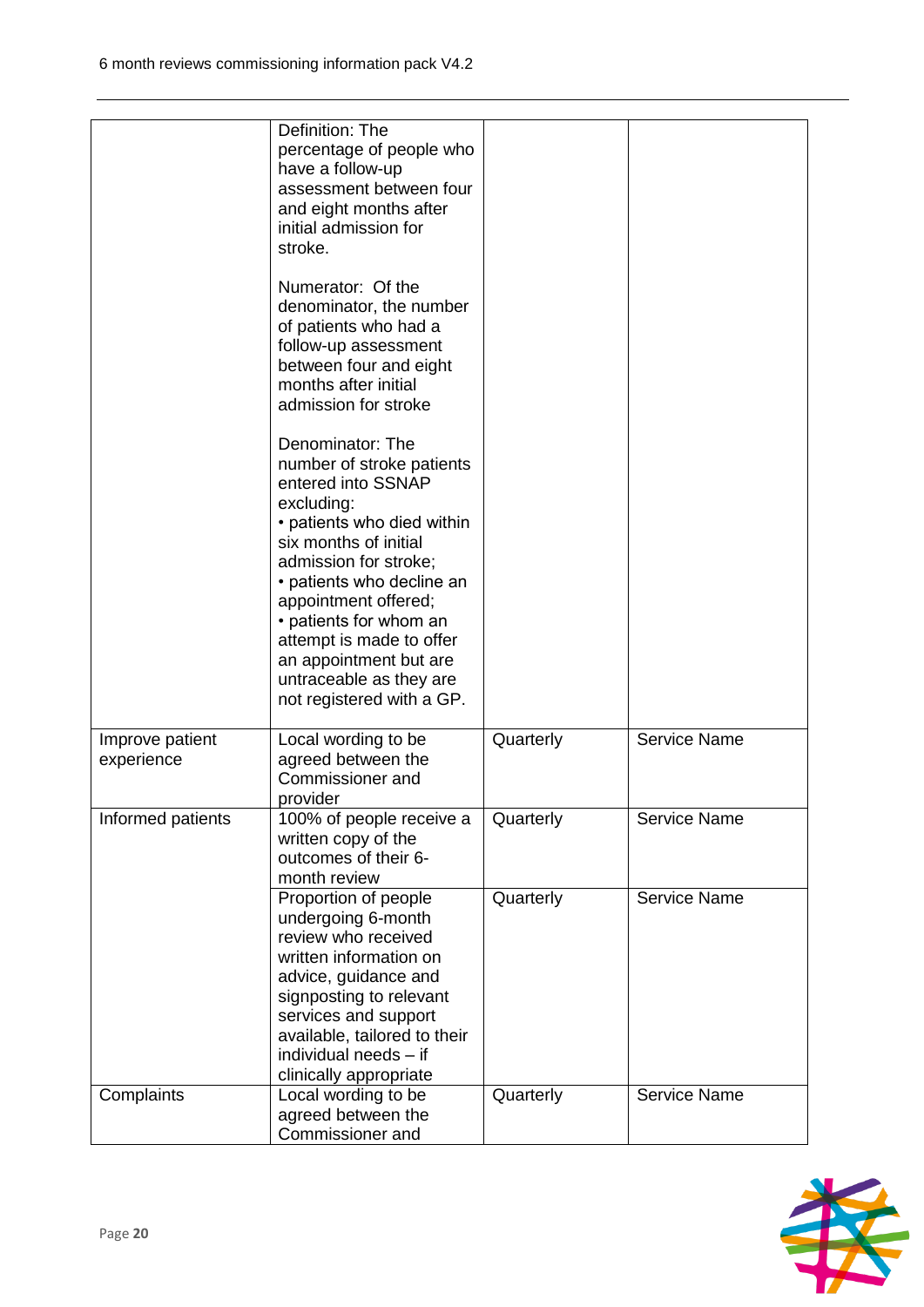|                                                                                                                                                                                                               | provider                                                                                                                                         |           |                     |
|---------------------------------------------------------------------------------------------------------------------------------------------------------------------------------------------------------------|--------------------------------------------------------------------------------------------------------------------------------------------------|-----------|---------------------|
| Agreed patient goals<br>sent to patient/carer<br>within 1 week of the<br>review (where<br>possible, information<br>is sent to the GP and<br>acute trust Multi-<br><b>Disciplinary Team</b><br>electronically) | 100% of review outcomes<br>are sent to the patient<br>and/or carer, GP and<br>acute trust Multi-<br>Disciplinary Team within<br>1 week of review | Quarterly | <b>Service Name</b> |

#### **An editable version of this document is available in Appendix B**

Service Specification Template

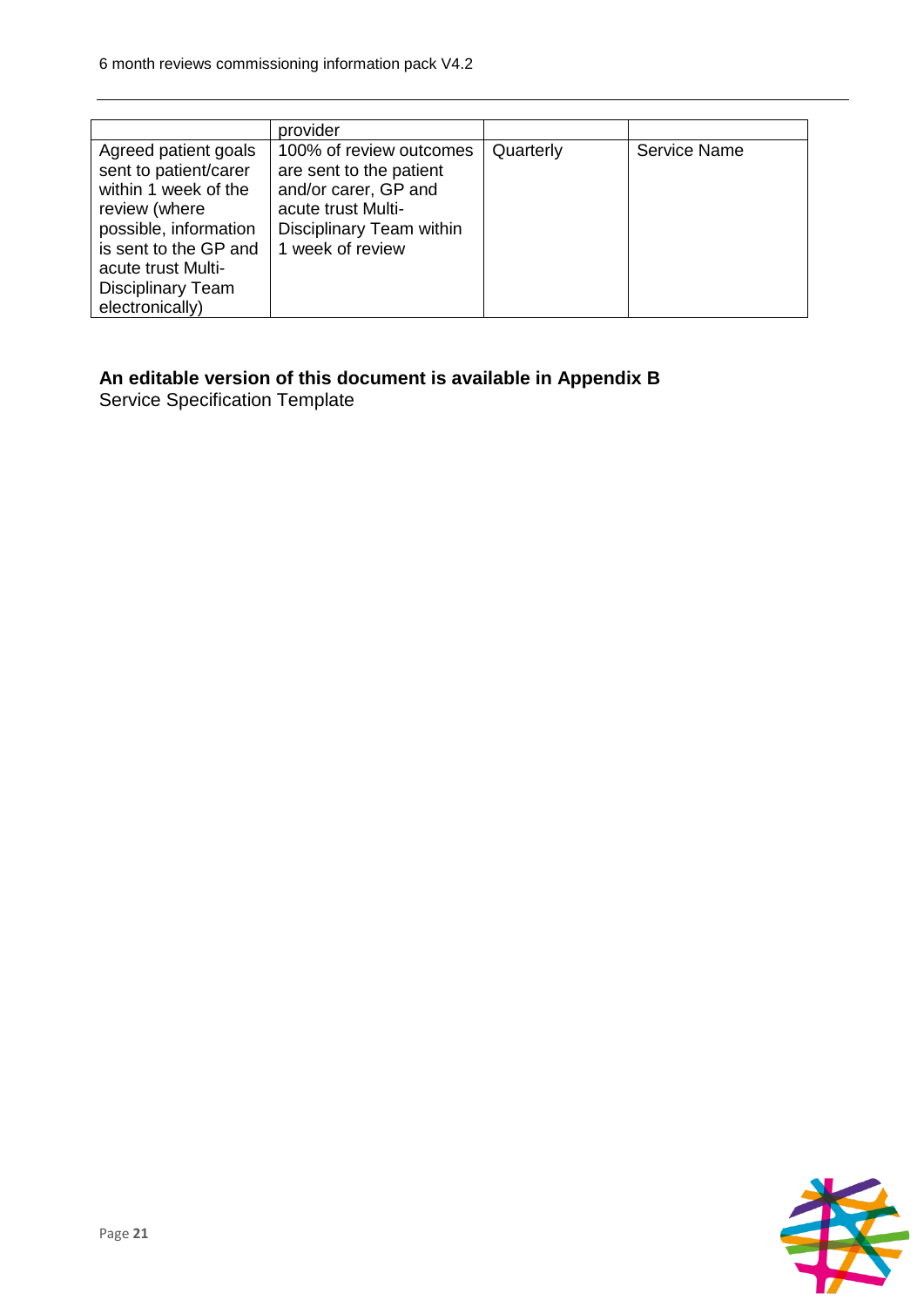**4. Current Six Month Review Providers**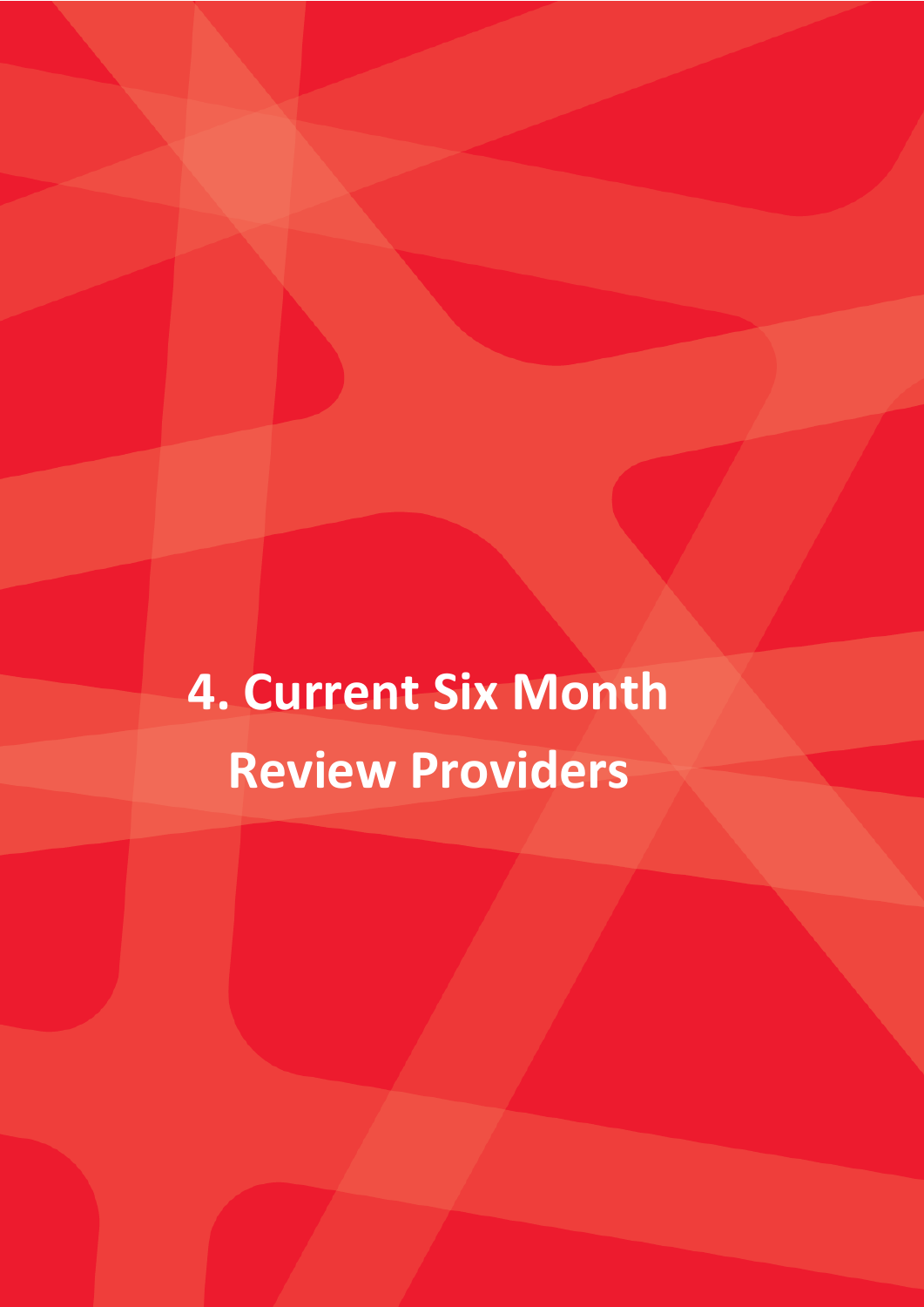### **4. Current Six Month Review Providers**

#### **Local data and variance**

Currently, only 8 of the 20 CCGs across the SEC commission 6 month review services for stroke survivors (see below):



The three organisations providing 6MRs currently are:

- Kent Community Health operating in East Kent
- CSH Surrey –operating in Central Surrey
- The Stroke Association operating in East Sussex

Six month reviews were also previously available in other areas of the SEC, however these services are no longer being commissioned. These included:

- West Surrey (Virgin Care)
- East Surrey (First Community Health & Care CIC)
- Medway (Medway Community Health)

#### **Current service and cost Information**

Appendix C provides contact details for current providers as well as basic service info and outline service costs.

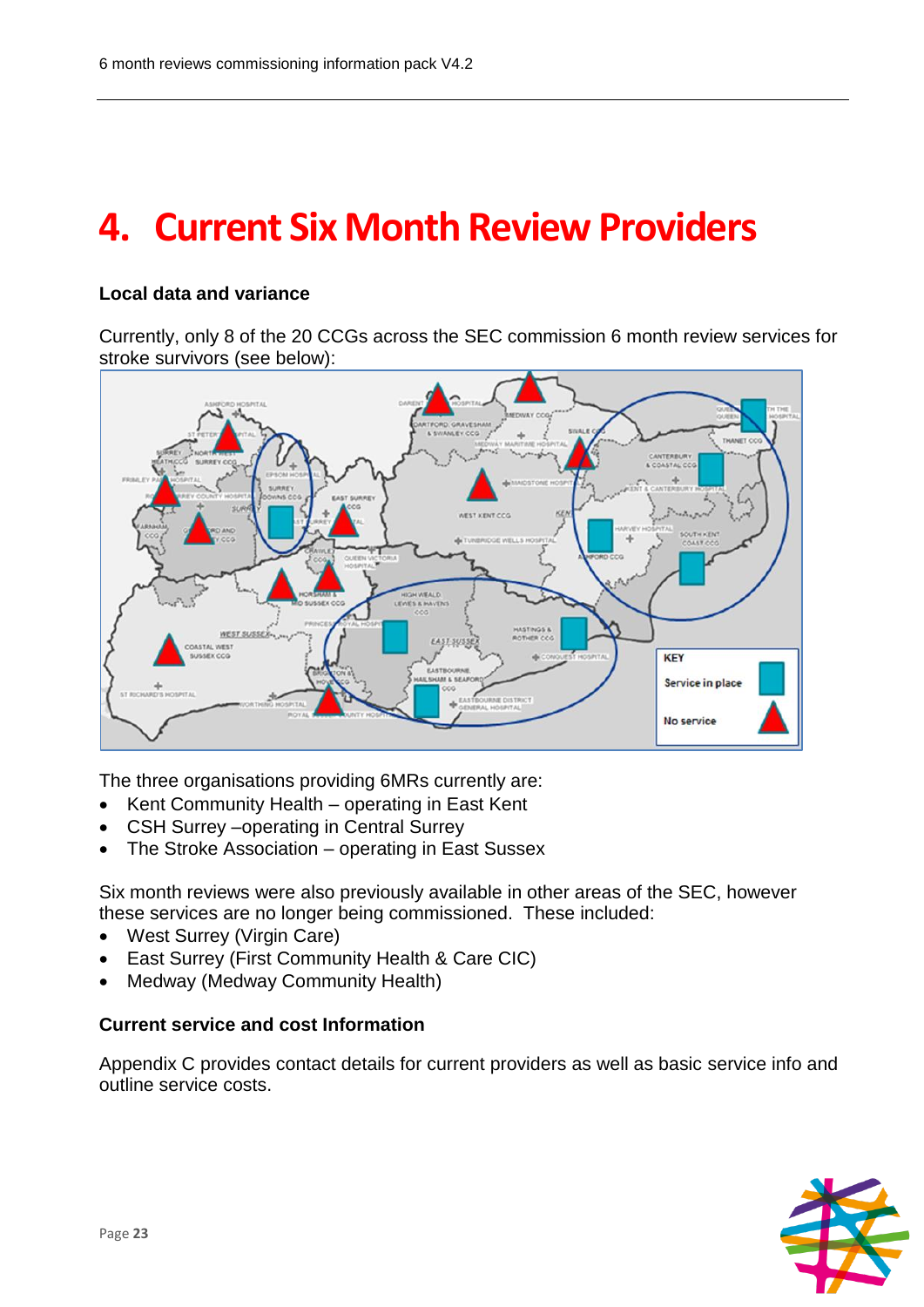## **5. Data Sharing Information**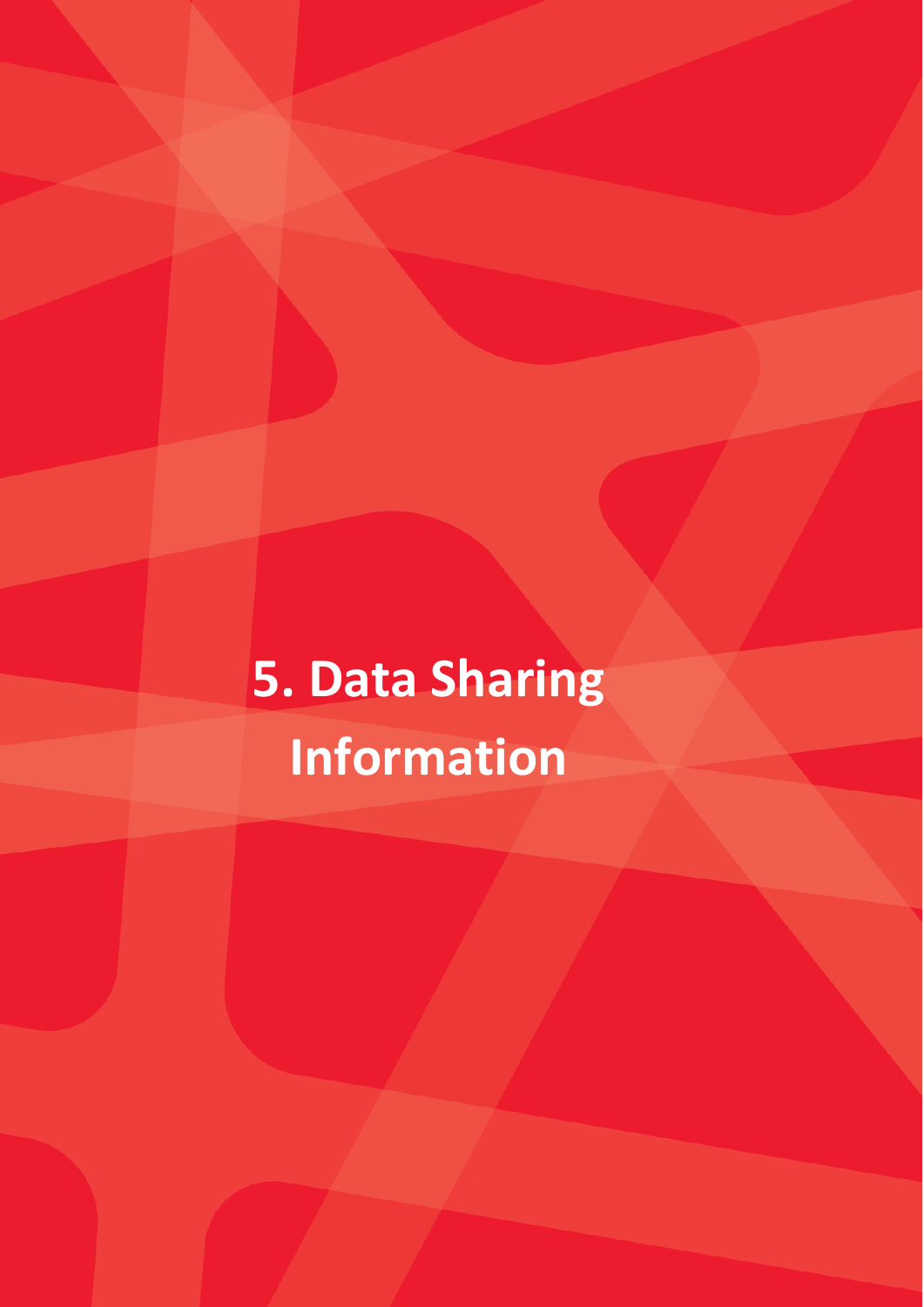### **5 Data Sharing Information**

Data sharing of patient information is a key enabler in ensuring the best possible service is provided to recipients of stroke six month reviews.

The following documents have therefore been included, for reference / consideration when setting up your own cross-organisational data sharing documentation.

*We would like to thank the East Midlands Strategic Clinical Network and East Midlands Academic Health Sciences Network joint initiative for sharing these documents with us.* 

**Privacy Impact Assessment template Appendix D**

**Privacy Impact Assessment Overview Appendix E** © Greater East Midlands Commissioning Support Unit

**What is a Privacy Impact Assessment? Appendix F** © Greater East Midlands Commissioning Support Unit

#### **Data Sharing Guidance for Discharge Organisations Appendix G**

A data sharing guidance document, to be used by discharging organisations, has also been included, to ensure consistency of information is shared with those organisations involved in providing six month review services.

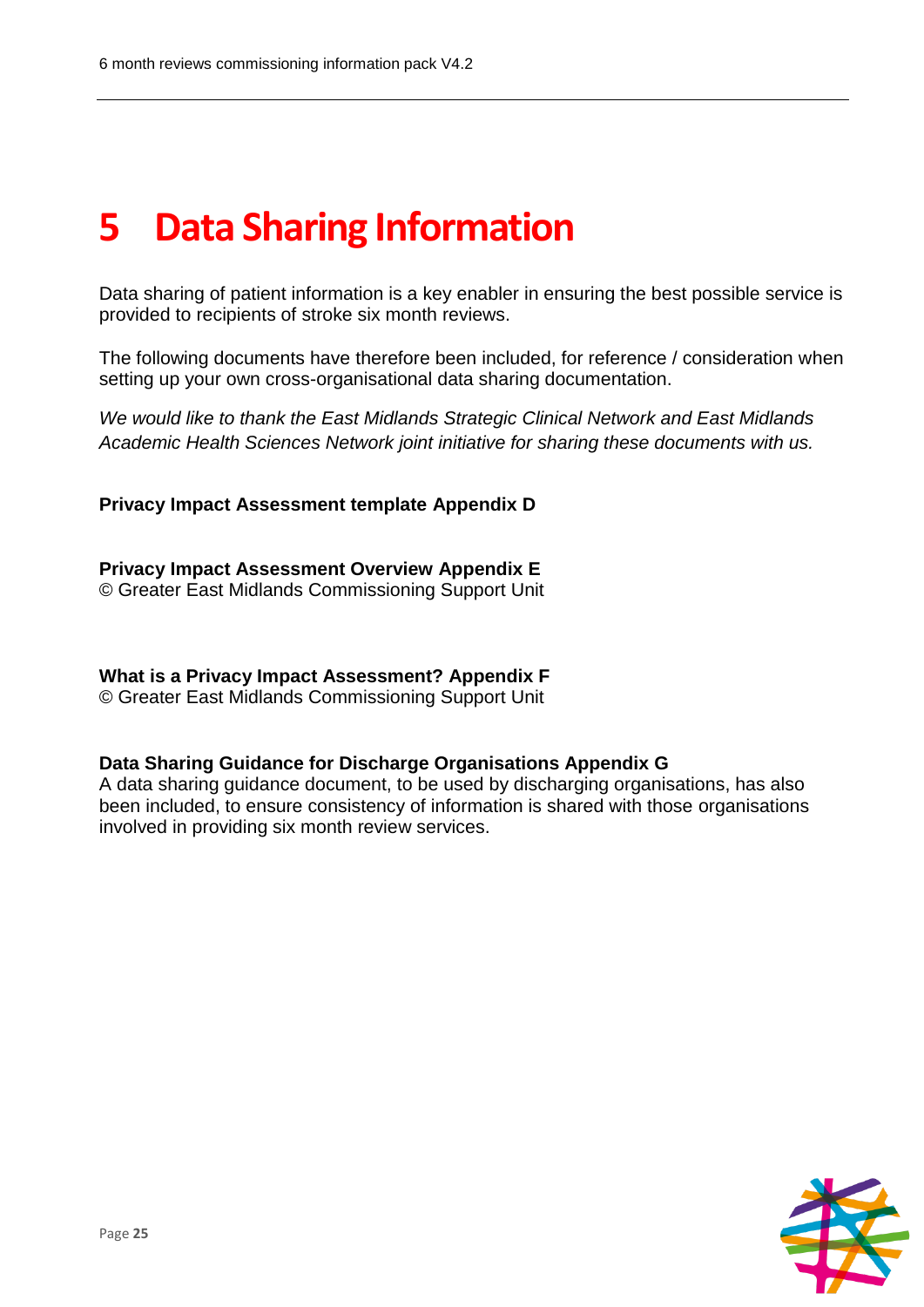**6. Clinical Guidelines and Policy Documents**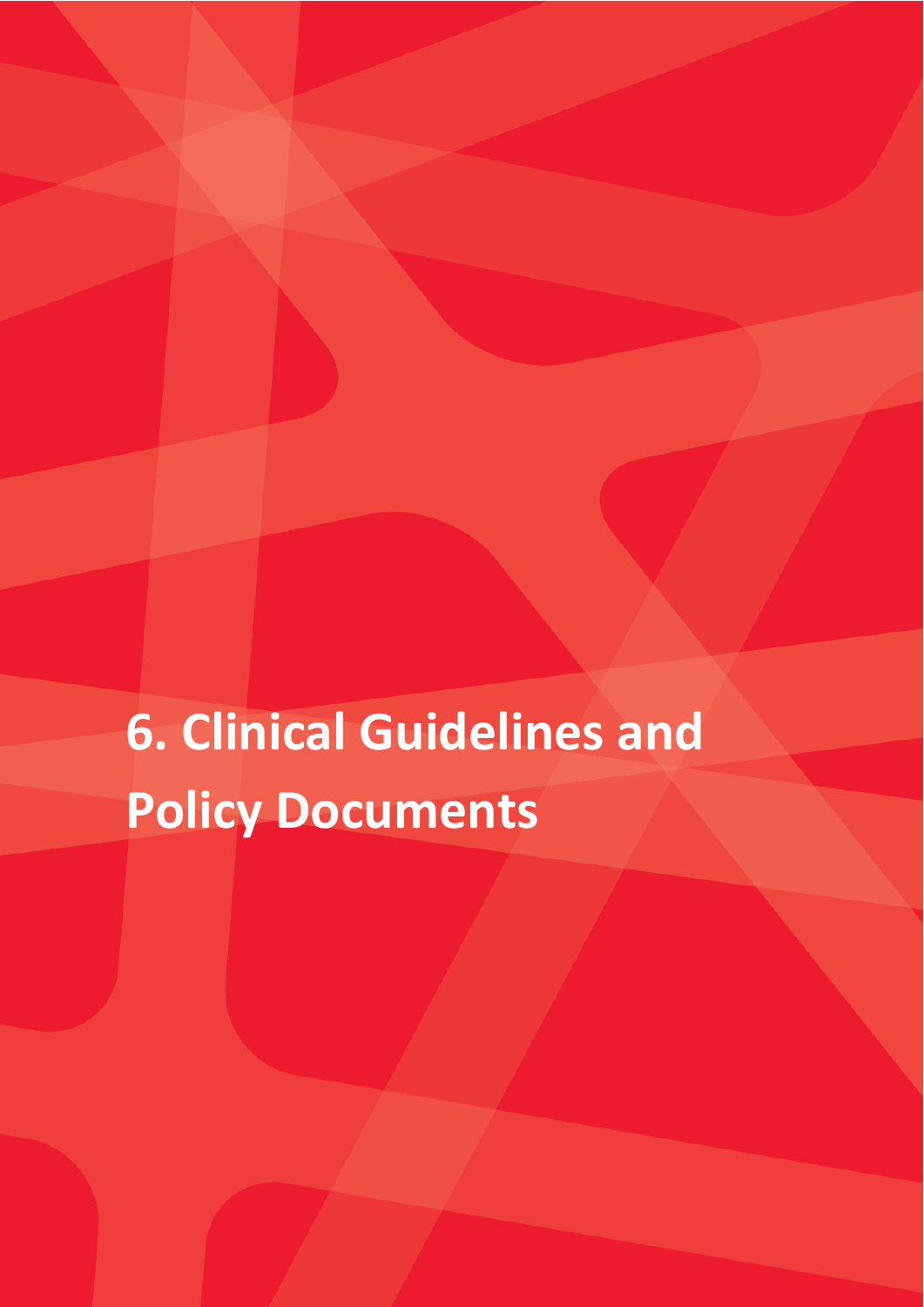## **6. Clinical Guidelines and Policy Documents**

The provision of a six month review service for stroke survivors is supported and driven by a number of national guidelines/standards. Links to the main documents, along with the locally-produced South East Coast Integrated Stroke Service Specification document, have been provided below:

#### **South East Coast Integrated Stroke Service Specification Appendix H**

#### **National Stroke Strategy 2007**

Life after Stroke (Quality Marker 14, Assessment and Review) [http://webarchive.nationalarchives.gov.uk/20130107105354/http://www.dh.gov.uk/prod\\_consum\\_d](http://webarchive.nationalarchives.gov.uk/20130107105354/http:/www.dh.gov.uk/prod_consum_dh/groups/dh_digitalassets/documents/digitalasset/dh_081059.pdf) [h/groups/dh\\_digitalassets/documents/digitalasset/dh\\_081059.pdf](http://webarchive.nationalarchives.gov.uk/20130107105354/http:/www.dh.gov.uk/prod_consum_dh/groups/dh_digitalassets/documents/digitalasset/dh_081059.pdf)

#### **Royal College of Physicians National Clinical Guideline for Stroke (Fourth Edition) 2012**

Key Recommendations (Sections 7.1.1C and 7.4.1A) [http://www.rcplondon.ac.uk/sites/default/files/national-clinical-guidelines-for-stroke-fourth](http://www.rcplondon.ac.uk/sites/default/files/national-clinical-guidelines-for-stroke-fourth-edition.pdf)[edition.pdf](http://www.rcplondon.ac.uk/sites/default/files/national-clinical-guidelines-for-stroke-fourth-edition.pdf)

**Royal College of Physicians Commissioning Concise Guide for Stroke 2012**  Commissioning in relation to the long-term consequences of stroke (Section 2.5.1) http://www.rcplondon.ac.uk/sites/default/files/documents/stroke\_commissioning\_quide\_web.pdf

#### **NICE (CG162) Stroke rehabilitation guideline: Long term rehabilitation after stroke (2013)**

Long-term health and Social Support (Section 1.11.5) <http://www.nice.org.uk/nicemedia/live/14182/64098/64098.pdf>

#### **NHS CCG Outcomes Indicator Set Technical Guidance 2014/15**

Improving recovery from stroke (Section C3.8) <http://www.england.nhs.uk/wp-content/uploads/2013/12/ccg-ois-1415-tech-guid.pdf>

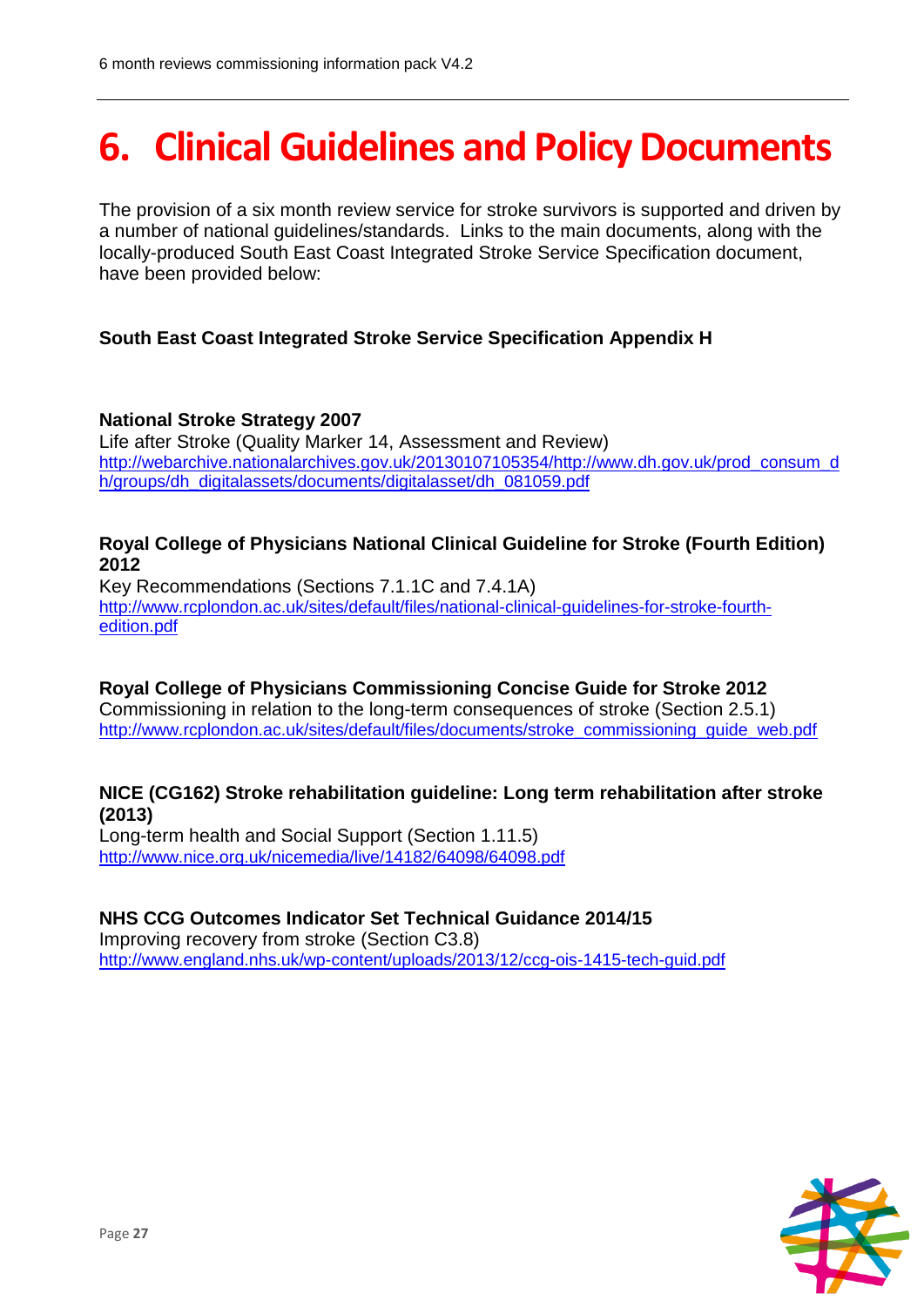## **7. Six Month Review Tools**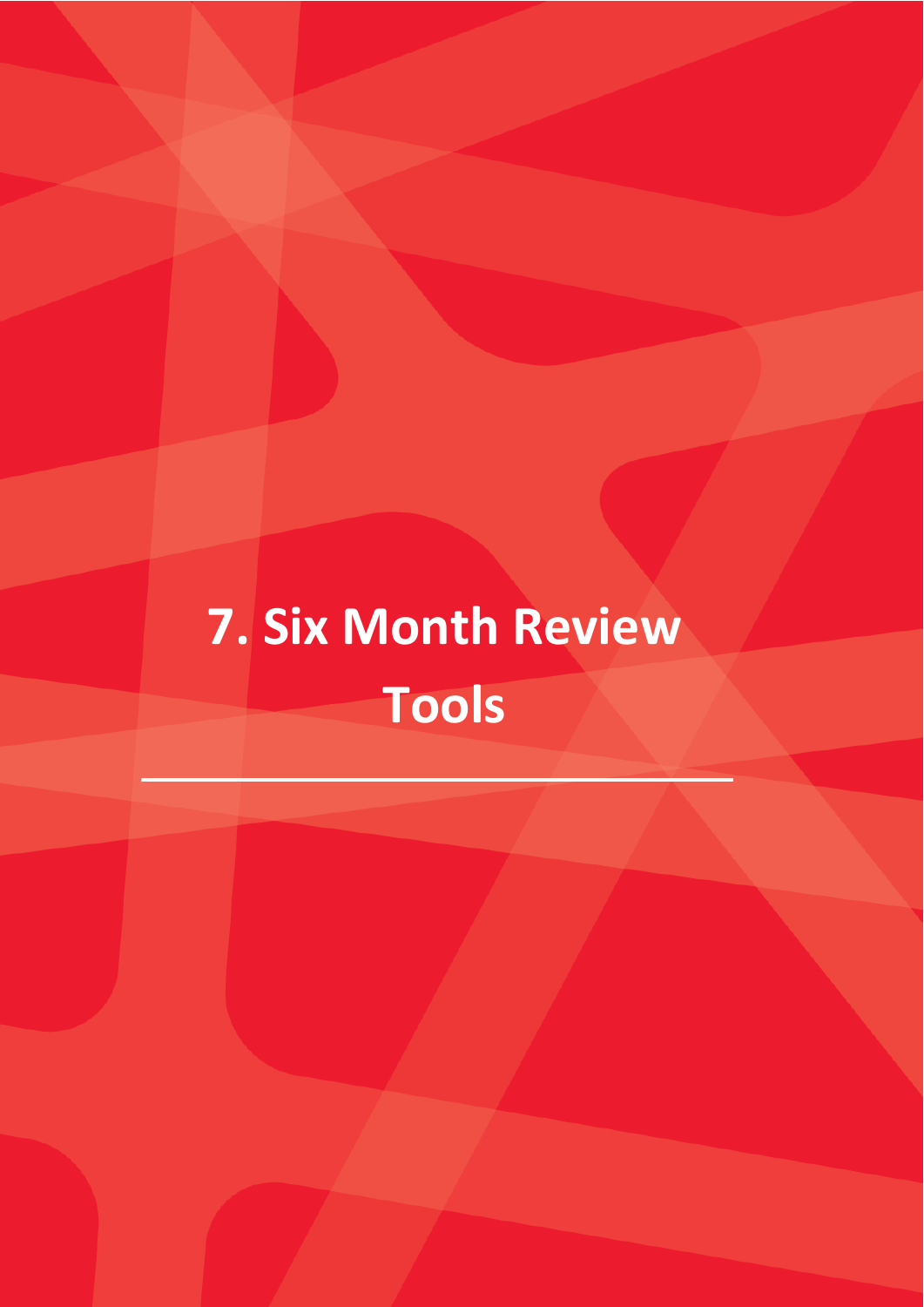### **7. Six Month Review tools**

Links to the Greater Manchester Stroke Assessment Tool (GM-SAT), as well as supporting evidence for the use of this tool, have been provided below:

**Greater Manchester Stroke Assessment Tool (GM-SAT) Assessment Tool Proforma** [http://clahrc-gm.nihr.ac.uk/cms/wp-content/uploads/GM-SAT\\_proforma.pdf](http://clahrc-gm.nihr.ac.uk/cms/wp-content/uploads/GM-SAT_proforma.pdf)

#### **Greater Manchester Stroke Assessment Tool (GM-SAT) Self-Assessment Questionnaire**

[http://clahrc-gm.nihr.ac.uk/cms/wp-content/uploads/GM-SAT\\_self-assessment.pdf](http://clahrc-gm.nihr.ac.uk/cms/wp-content/uploads/GM-SAT_self-assessment.pdf)

#### **GM-SAT The Greater Manchester Stroke Assessment Tool Reviewee Summary Report**

[http://clahrc-gm.nihr.ac.uk/cms/wp-content/uploads/GM-SAT\\_summary-report1.pdf](http://clahrc-gm.nihr.ac.uk/cms/wp-content/uploads/GM-SAT_summary-report1.pdf)

#### **Greater Manchester Stroke Assessment Tool (GM-SAT) Algorithms (for local adaption)**

[http://clahrc-gm.nihr.ac.uk/cms/wp-content/uploads/GM-SAT\\_algorithms.pdf](http://clahrc-gm.nihr.ac.uk/cms/wp-content/uploads/GM-SAT_algorithms.pdf)

#### **Easy Access (Aphasia Friendly version) of the GM-SAT**

© Salford Royal NHS Foundation Trust, 2011 [http://clahrc-gm.nihr.ac.uk/cms/wp-content/uploads/GM-SAT\\_CSR\\_low.pdf](http://clahrc-gm.nihr.ac.uk/cms/wp-content/uploads/GM-SAT_CSR_low.pdf)

#### **Additional GM-SAT Resources are available on the link below, including:**

- Leeds assessment of neuropathic symptoms and signs (self-complete) (S-LANNS)
- Malnutrition universal screening tool (MUST)
- Abbreviated Wimbledon self-report scale
- Training Video
- Evaluation Report

<http://clahrc-gm.nihr.ac.uk/resources/gm-sat/5/>

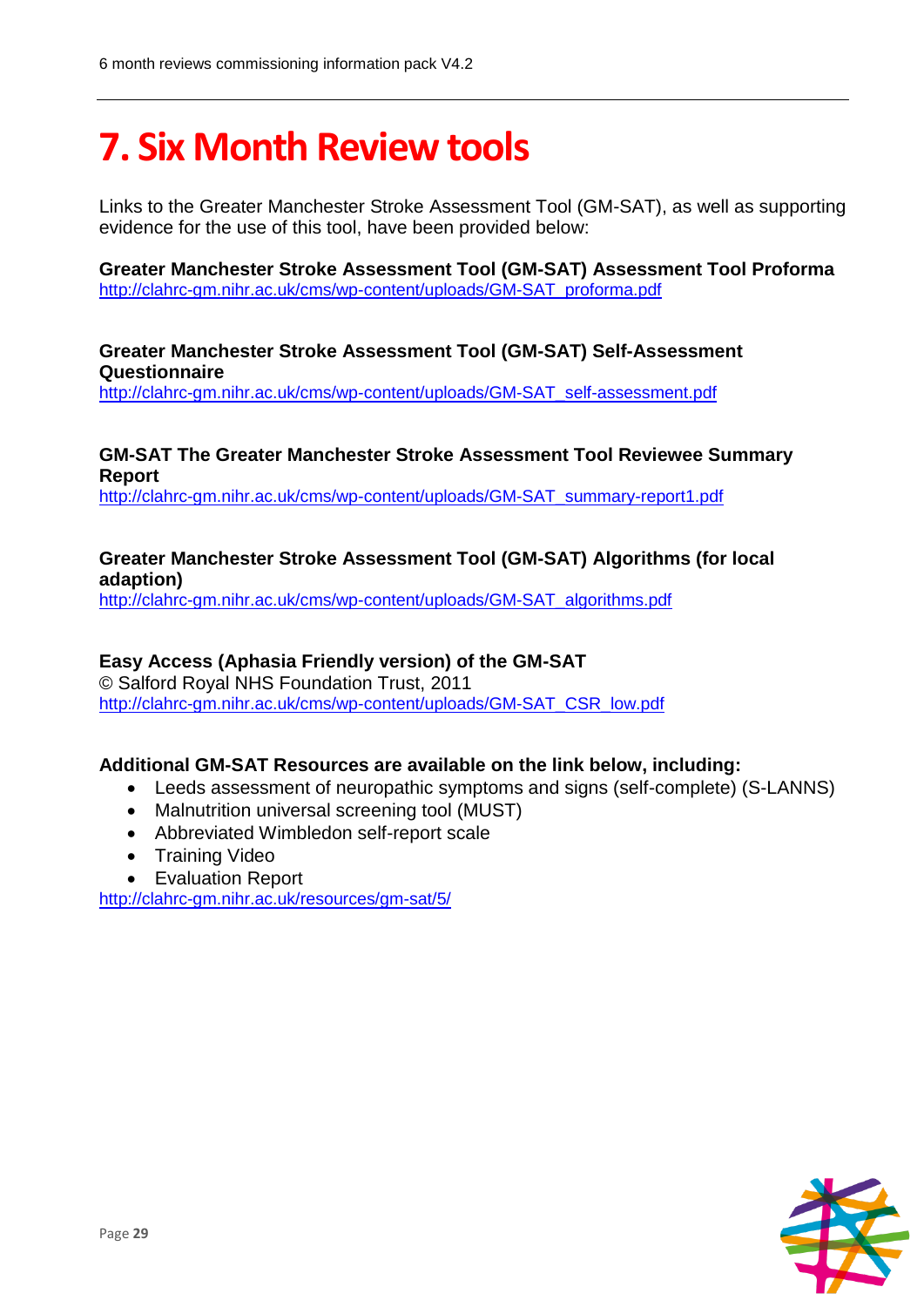## **8. Taking things forward**